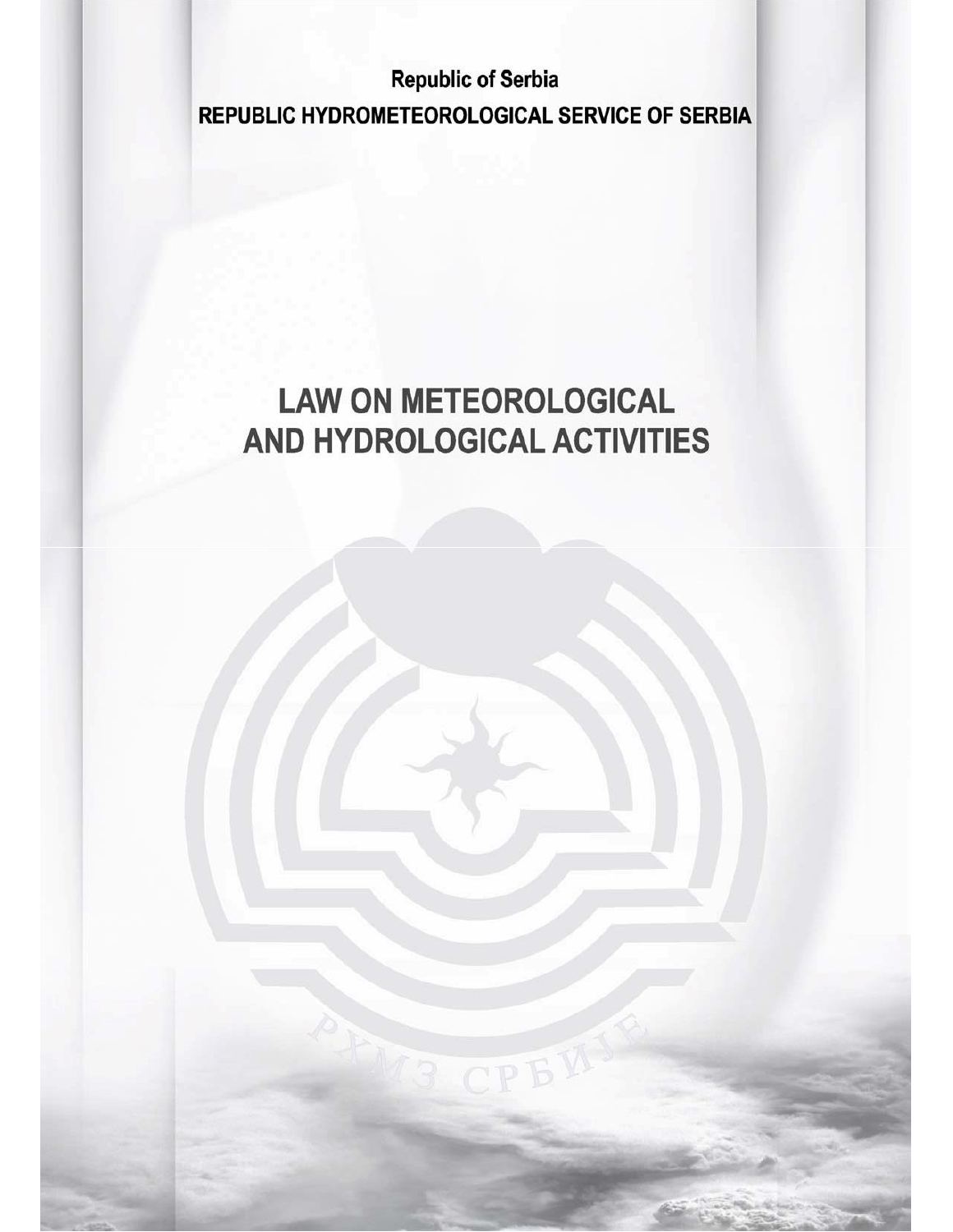# **LAW ON METEOROLOGICAL AND HYDROLOGICAL ACTIVITIES**

("Official Gazette of RS", No. 88/2010) I BASIC PROVISIONS

# **Subject of regulation**

# **Article 1**

This law shall regulate meteorological and hydrological activities, organization and manner of performing meteorological and hydrological activities of interest for the Republic of Serbia and other meteorological and hydrological activities, meteorological and hydrological disasters early warning system, meteorological and hydrological data information fund, protection of Hydrological Information System, international cooperation, as well as other issues of importance for meteorological and hydrological activities.

# **Definition of meteorological and hydrological activities**

#### **Article 2**

Meteorological and hydrological activities are activities of importance for the Republic of Serbia regarding human life protection and property from impacts of meteorological and hydrological disasters and catastrophes, as well as the rational use of weather conditions, climate and water resources, with the aim of sustainable economic development of the Republic of Serbia.

Activities referred to in paragraph 1 of this Article shall be performed through the development and operation of meteorological and hydrological early warning system of meteorological and hydrological disasters and catastrophes, programmes for exploration of condition and weather changes, climate and water regime, the application activities of meteorology and hydrology and personnel training to perform these activities.

Systems, programmes and tasks within the activities referred to in paragraph 1 of this Article, as activities of interest for the Republic of Serbia, are the constituent part of international meteorological and hydrological programmes and information systems.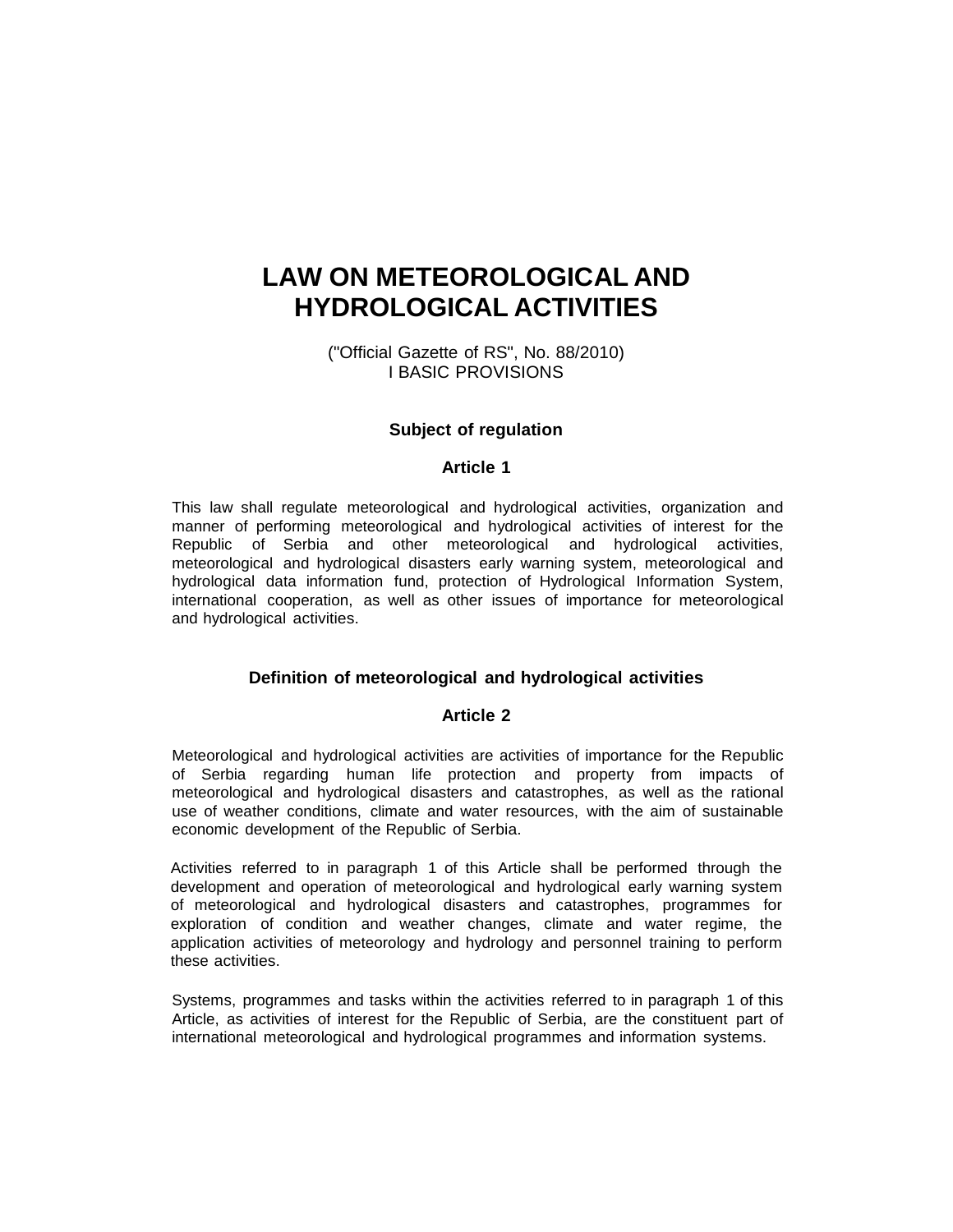# **Definition of terms**

#### **Article 3**

Certain terms used herein shall have the following meaning:

1) *accident* is an unexpected event whose consequences or potential consequences are not negligible in terms of ionizing radiation protection, nuclear and radiation security or safety;

2) *atmospheric and hydrological processes* are qualitative and quantitative changes of parameters of atmosphere and water condition, which happen continually in time and space due to natural and anthropogenic factors influence;

3) *additional station network* is a set of one or more meteorological and/or hydrological stations set up by the body of the province and/or local government, public enterprise and/or institutions, as well as other legal entity or entrepreneur;

4) *state meteorological observation system* is a set of networks of meteorological stations where the stipulated meteorological measurements and observation programmes are carried out, including air quality monitoring;

5) *state hydrological observation system* is a set of networks of hydrological stations where the stipulated hydrological measurements and observation programmes are carried out, including water quality monitoring;

6) *measurement and testing of air and/or water in the case of an accident, that is incidental pollution* is an activity with the increased number of air and/or water quality measurements and determinations on the locations where pollution occurred due to an accident, that is incidental pollution;

7) *disasters with the meteorological or hydrological origin* is a meteorological or hydrological natural disaster or event connected with it which, in size and intensity, in large proportions endangers human health and lives, property and the environment;

8) *climate information* is a climate report, analysis, forecast, warning, projection of climate changes and any other information related to existing climate or expected changes and climate variability;

9) *meteorological and hydrological natural disasters* are types of atmospheric and hydrological processes which lead to the extreme weather, climate and hydrological phenomena and large scale disasters which can endanger human health and life and/or cause severe damage.

10) *meteorological information* is meteorological report, analysis, forecast, warning and any other information related to existing or expected climate conditions;

11) *meteorological measuring and monitoring* is instrumental measuring and/or determining the value of one or more meteorological elements;

12) *meteorological provision* is the set of measures, activities and tasks on collecting, processing, analysis, forecast and distribution of meteorological data and information on current and expected weather and climate condition of interest for human life security and property;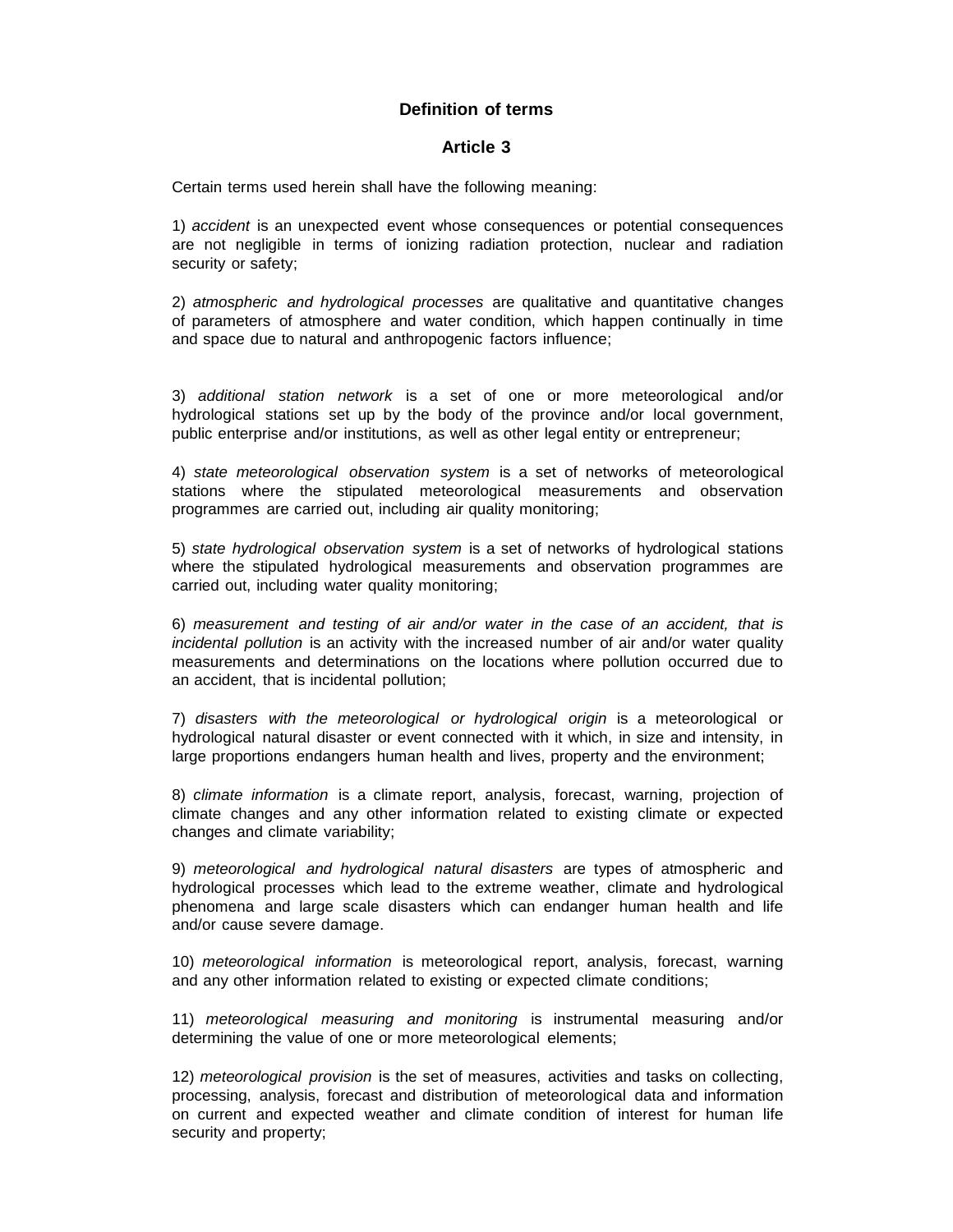13) *meteorological data* are quantitative values of meteorological elements and phenomena obtained by meteorological measuring, monitoring and/or their processing in meteorological stations listed in the network Register of state meteorological and hydrological stations and meteorological an hydrological additional networks;

14) *meteorological station* is a place with adequate facility, instruments and equipment for performing stipulated programme for meteorological measuring and observation, including the air quality monitoring programme when determined by specific regulation;

15) *meteorological provision of air traffic in the Republic of Serbia airspace* are aviation services comprising: systematic meteorological ground, radiosonde and radar measurements and monitoring on the territory of the Republic of Serbia, provision of meteorological satellite monitoring data, making of forecast maps for planning of flights and aviation meteorological documentation for the flight, including making of forecasts for the airport and the area, making of aviation climate information for the airports, setting of, maintenance and development of aviation meteorological telecommunication system for meteorological data and information exchange, meteorological monitoring at airport meteorological stations, gathering, processing and data archiving, meteorological information and data supplying for the users, checking technical accuracy of meteorological instruments and equipment on the airports;

16) *weather modification* is a set of measures, activities and tasks for achieving deliberate artificial influence on atmospheric processes, with the aim of hail defense and lessening harmful fog effects and other atmospheric phenomena or the stimulation of beneficial effects of these processes, especially precipitation stimulation;

17) *air quality monitoring* is a systematic instrumental measuring and/or the identification of air and precipitation physico-chemical composition, including atmospheric ozone and the composition of pollutants in the atmosphere and it is a part of the unique functional system for the air pollution degree monitoring and control;

18) *water quality monitoring* is a systematic instrumental measuring and/or the identification of physico-chemical, chemical, biological and microbiological water properties and the identification of pollutants in waters, including sediments;

19) *air quality data* are data obtained by measuring pollutant concentration in the air with the instruments for automatic measuring and/or sampling and their physicochemical analysis

20) *water quality data* are water quality parameter values obtained by physicochemical, chemical, biological and microbiological measuring, monitoring and/or their processing;

21) *ground waters* are all waters located below the land surface in the saturation zone and in physical contact with land surface or the surface layer;

22) *water body of the ground water* is a special ground water volume within one or more aquifers;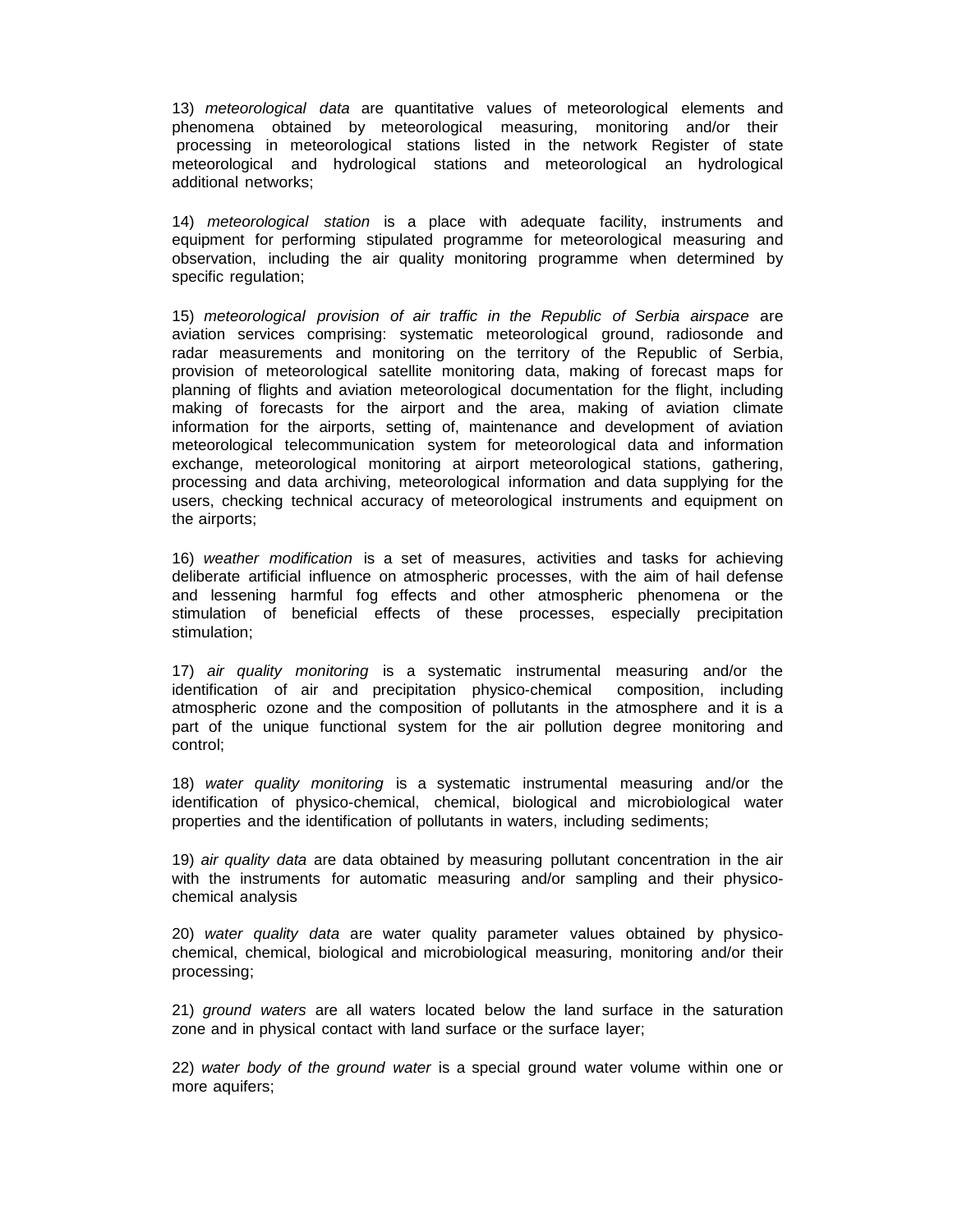23) *systematic monitoring and research of the weather, climate and water* is a set of activities which comprise meteorological and hydrological measurements and observations and monitoring of air and water quality, data collection and exchange, atmospheric and hydrological processes research, climate and water resources changes, making of and issuing of weather, climate and water forecasts, as well as warnings about meteorological and hydrological disasters and catastrophes and accidental air and water pollutions, which are performed within operational meteorological and hydrological technical and technological system and developmental and research programmes;

24) *atmosphere condition* is a set of quantitative and qualitative atmosphere value parameters in the defined timely moment or timely interval, processed and presented in a way that guarantees objective assessment of this environmental component;

25) *water condition* is a set of quantitative and qualitative value parameters of the surface and ground waters in the defined timely moment or timely interval, processed and presented in a way that guarantees objective assessment of this environmental component;

26) *accident, that is incidental air and/or water pollution* is a sudden and uncontrollable event or series of events that occur by releasing, spilling or scattering of hazardous and harmful substances into air and/or water;

27) *hydrological information* is a hydrological report, analysis, forecast, warning or any other information referring to existing or expected hydrological conditions;

28) *hydrological measuring and observation* is instrumental measuring and/or determination of one or more hydrological elements values;

29) *hydrological security* is the set of measures, activities and tasks on collecting, processing, analysis, forecast and distribution of hydrological data and information about current condition of surface and ground waters significant to human life and property safety;

30) *hydrological data* are quantitative values of hydrological elements and phenomena obtained by hydrological measurements and observations and/or their processing in hydrological stations listed in the network Register of the state meteorological and hydrological stations and meteorological and hydrological stations additional networks;

31) *hydrological station* is a place with adequate facility, instruments and equipment for performing stipulated hydrological measuring and observation programme, including the water quality monitoring programme.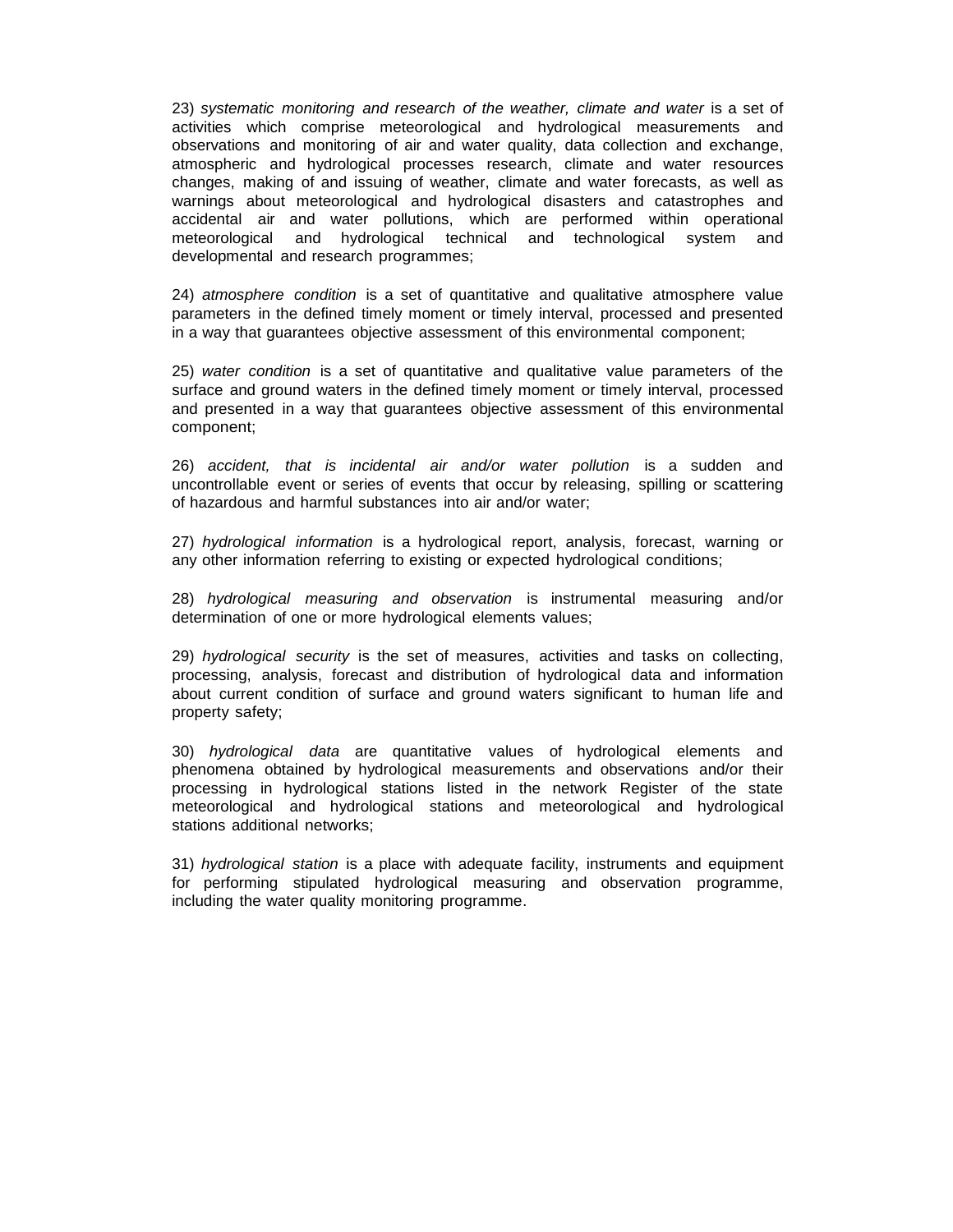# **Basic principles of meteorological and hydrological activities**

# **Article 4**

Meteorological and hydrological activities shall be based on the following basic principles:

1) integrity principle, which means that the atmosphere, hydrosphere and climate system of the planet Earth are, wholly as planetary- global systems, with the processes which happen within and between them, indivisible, which requires global integrity and technical and technological connection between national meteorological and hydrological observational, telecommunication and systems for analysis and forecasting, with the aim of operational international exchange of meteorological and hydrological data and information, data on air and water quality, as well as data on meteorological and hydrological disasters and catastrophes, technological and nuclear incidents and accidents with the transboundary impact;

2) continuity principle, which implies that organization and the manner of performing meteorological and hydrological activities have to be conceived in a way that provide long term systematical, comprehensive and continual monitoring and forecasting of weather, climate and water condition, as well as air and water quality, and meteorological and hydrological disasters and catastrophes early warning;

3) prevention principle, which means providing establishment and operation of the meteorological and hydrological disasters and catastrophes early warning systems, as well as increased air and water pollution in the cases of technological and nuclear incidents and accidents, in a way that provides preventive protection and mitigation of their harmful effect consequences;

4) timeliness principle on informing the public, which means that time deadlines between data collection, making of meteorological and hydrological information and warnings on current and future weather, climate and water condition and air and water quality, as well as potential dangers from meteorological and hydrological disasters and catastrophes, climate and water resources changes, and their distribution to the competent government authorities, media, stakeholders and other users, should be minimal;

5) reliability principle, which implies that the activities and methods for monitoring, analysis and forecast of the weather, climate and water condition and changes and data and information dissemination, are based on contemporary scientific knowledge, the best available scientific methods, measurement techniques and technologies, in order for the official meteorological and hydrological data and information to reflect the reliability of atmospheric and hydrological phenomena and processes;

6) standardization and international comparison principle, which means that the official meteorological and hydrological data and data on air and water quality are the result of measuring and observation according to the methods in accordance with international standards and methods in the field of meteorological and hydrological activities and air and water quality monitoring and that there are consistent with international classifications and definitions, with the aim of achieving their comparability;

7) public principle, which means that all official meteorological and hydrological data and information, as well as data on air and water quality are- public and at the same time available to all users.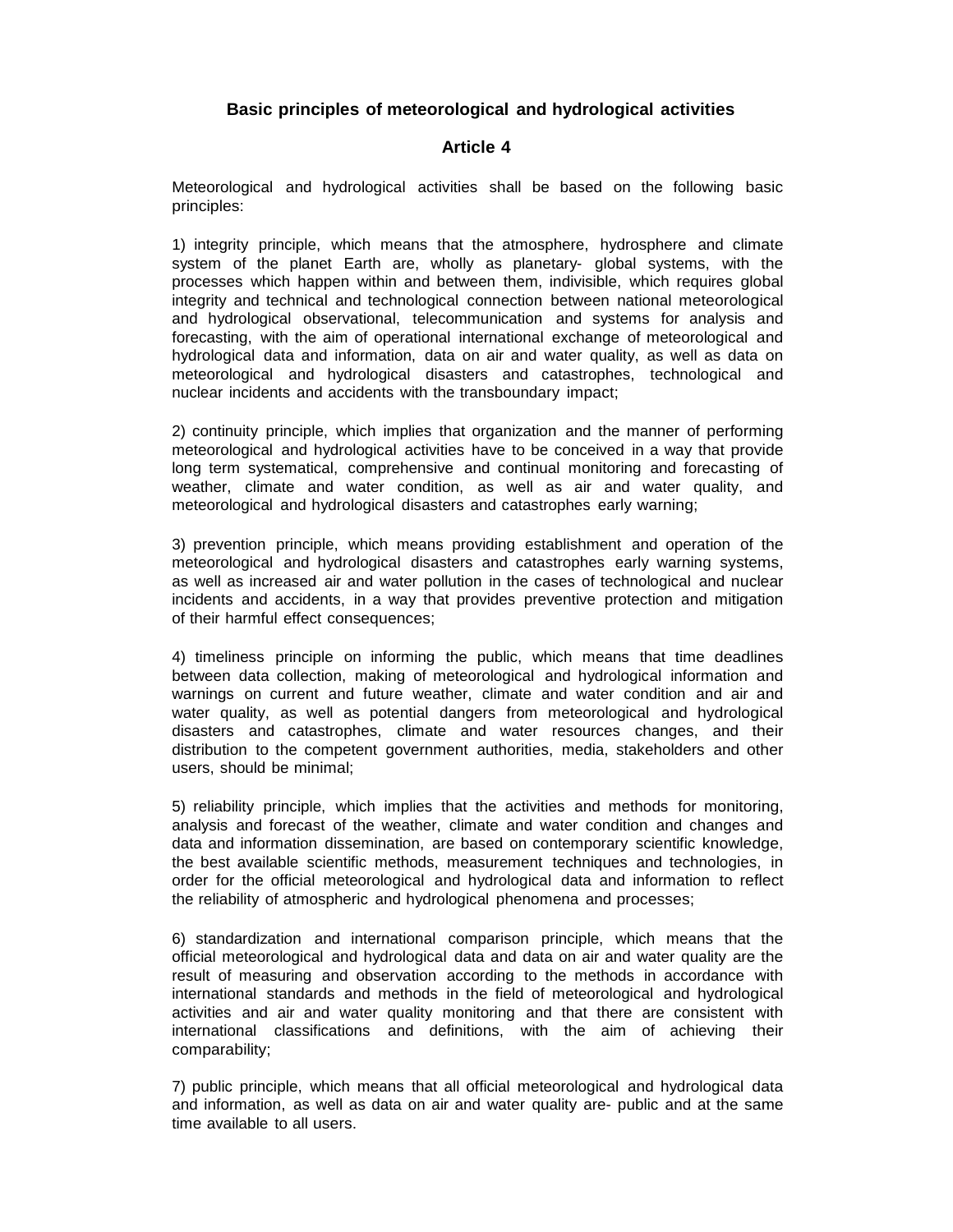# II ORGANIZATION AND THE MANNER OF PERFORMING METEOROLOGICAL AND HYDROLOGICAL ACTIVITIES OF INTEREST FOR THE REPUBLIC OF SERBIA AND OTHER METEOROLOGICAL AND HYDROLOGICAL ACTIVITIES

# **Republic Hydrometeorological Service**

# **Article 5**

Republic Hydrometeorological Service (hereinafter referred to as: the Office) is the government authority- separate organization with the status of legal entity that shall perform the following meteorological and hydrological activities:

1) planning, establishing, maintenance and development of meteorological and hydrological stations national network;

2) systematic meteorological and hydrological measuring and observations in meteorological and hydrological stations national network;

3) monitoring of atmosphere and water chemical composition change in meteorological and hydrological stations national network;

4) planning, establishing, operating and development of meteorological and hydrological computing and telecommunication system for collecting, exchange and distribution of data and information about the real and forecasted weather, climate and water condition and data about air and water quality;

5) establishing, operating and development of meteorological and hydrological analytical and forecasting system and hydrometeorological early warning system for making and issuing of weather, climate, agrometeorological , biometeorological, hydrological and hydrogeological analysis, forecasts and warning about meteorological and hydrological disasters and catastrophes, for making and issuing analysis and forecasts of water quality in the case of incidental pollution, as well as for modeling and forecast of the transboundary atmospheric transport and deposition of pollutants and radionuclide in the case of incidents and accidents;

6) establishing and development of meteorological and hydrological data bases and data on air and water quality, processing, dissemination and data archiving;

7) international cooperation establishment in the field of meteorology and hydrology and international conventions and standards enforcement in the field of meteorology, hydrology, monitoring and research of climate changes and air and water quality;

8) analysis and criteria calibration that are used in the field of meteorology and hydrology;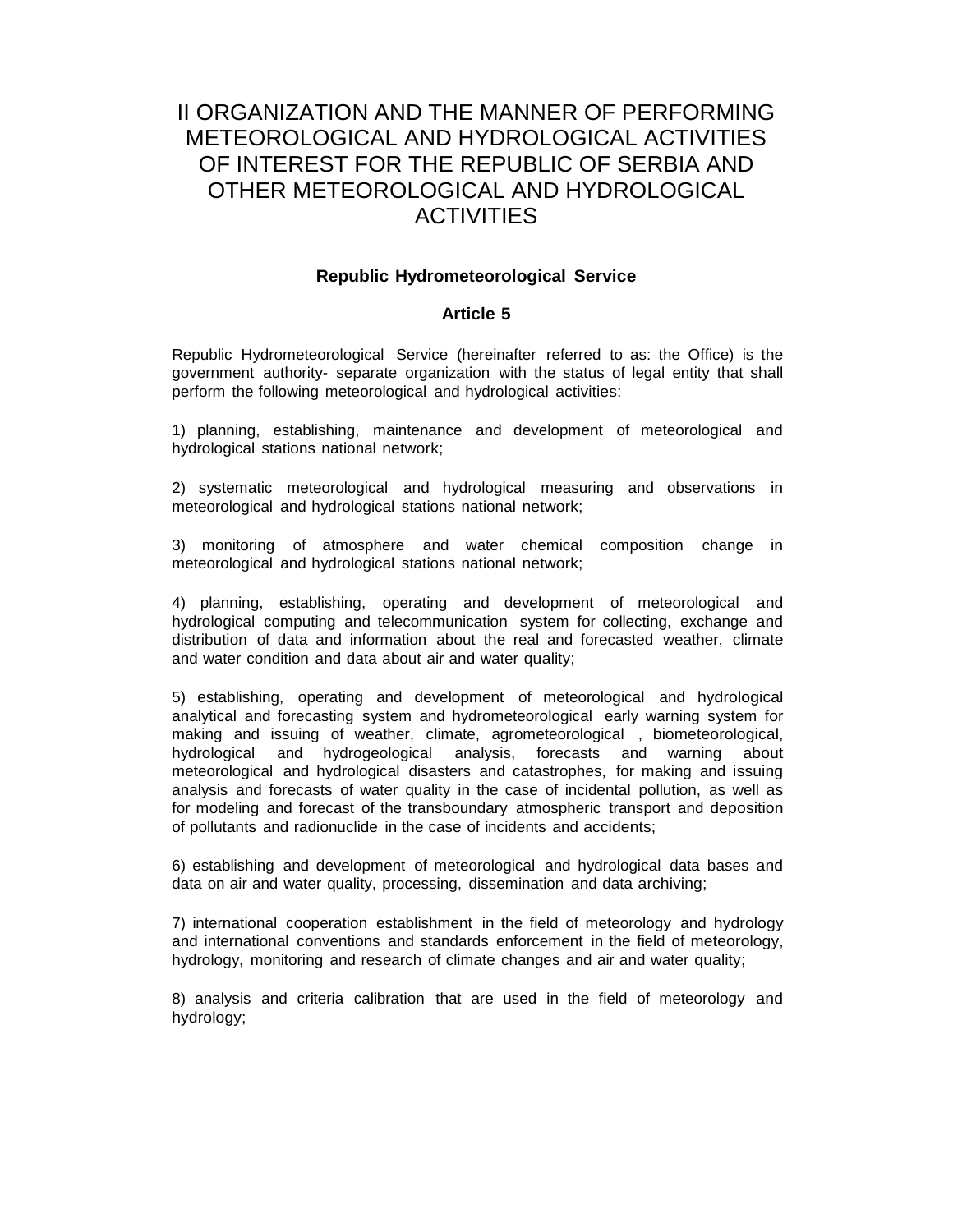9) meteorological and hydrological provision of sailing along the inner waterways, road traffic and Serbian Army, as well as provision of meteorological and hydrological data and information for the needs of government authorities, organizations and other legal entities;

10) meteorological and hydrological support for defense and protection from floods, ice phenomena and other meteorological and hydrological disasters and catastrophes;

11) meteorological system support for hail suppression and for other weather modification manners;

12) meteorological and hydrological affairs and the affairs of transboundary air and water pollution monitoring for the purposes of water and environmental management;

13) meteorological, climatology and hydrological applied affairs for the purposes of economic and other activities, especially for the purposes of risk assessment, planning and protection from meteorological and hydrological disasters and other accidents, expert opinion creation in the process of issuing water management conditions, spatial and urban planning and issuing of hydrological and meteorological conditions, public facilities design and construction with common interest determined by law and construction of special meteorological, climate and hydrological analyses and information;

14)monitoring and analysis of condition and changes in weather, climate, water resources and surface and ground water regime, solar radiation, energy potential of the sun, wind and water, as well as introducing in operational use numerical models for forecasting weather, water, climate changes, air and water quality and atmospheric transport and deposition of pollutants including radionuclide;

15) staff training and professional development in the field of meteorological and hydrological activities.

The Office shall perform other governmental affairs in the field of meteorology and hydrology, and shall also perform functions of the national Republic Hydrometeorological Service in international meteorological and hydrological organizations.

Apart from the affairs referred to in paragraphs 1 and 2 of this Article, the Office can perform services especially referring to the programmes of monitoring, special data processing, meteorological, climate and hydrological analyses, forecasts and studies according to special requirements, by introducing additional and special procedures, methodologies and operations, as well as exceptional distribution (hereinafter referred to as: professional services).

Activities related to this sector the Office shall perform in and out of the headquarters, in regional units.

Property, in other words resources that the Office shall use for performing the activities from this law is the property of the Republic of Serbia, pursuant to the separate law.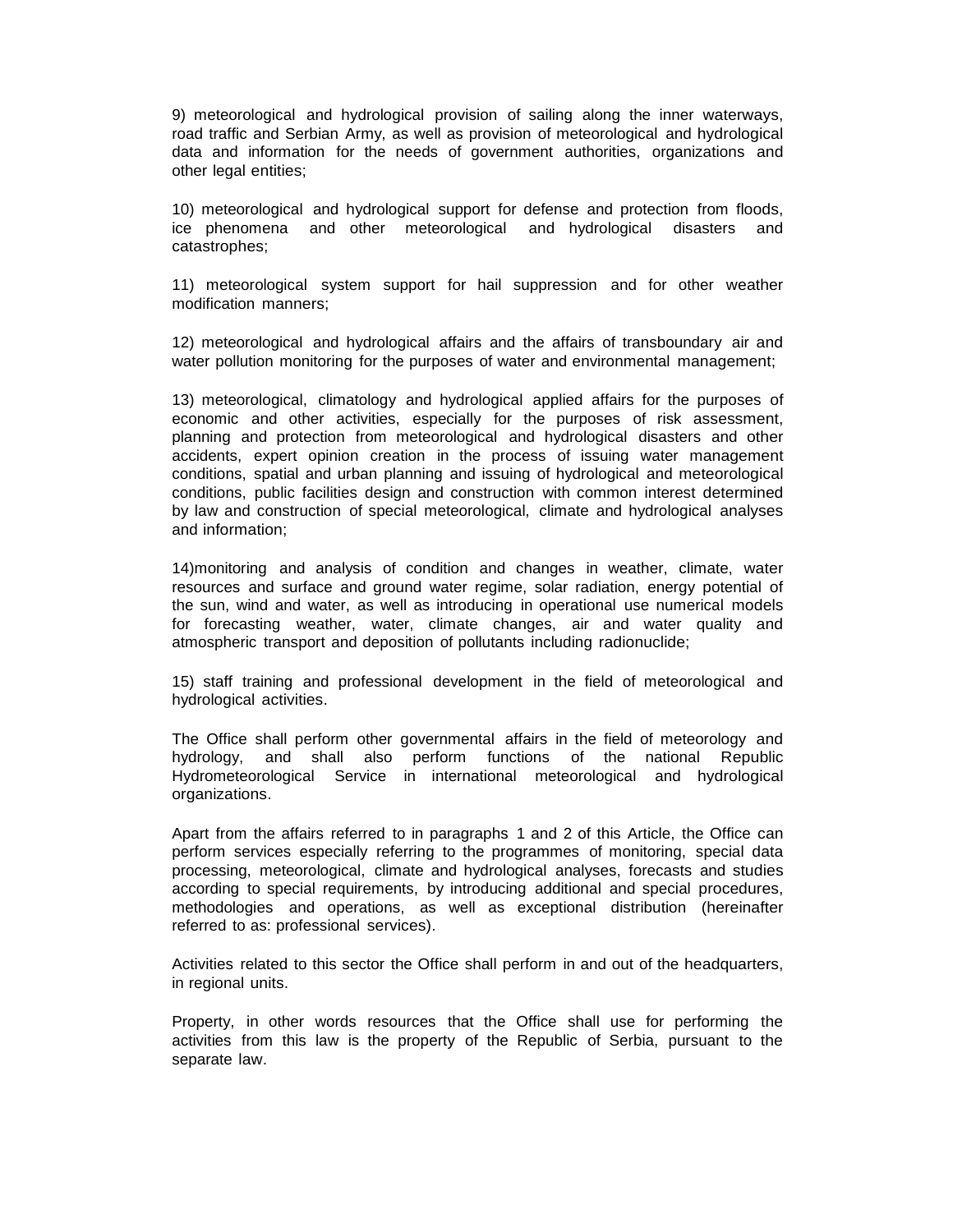# **Hydrometeorological information system**

# **Article 6**

Affairs referred to in Article 5, paragraphs 1 and 2 of this law shall continually be published in accordance with the law and regulations adopted on the basis of it, and they comprise a unique hydrometeorological information system of the Republic of Serbia.

Hydrometeorological system referred to in paragraph 1 of the Article is a part of the protection system and saving people, property and cultural assets and the environment from disasters and other accidents and airspace observation system of the Republic of Serbia and it is included in the international meteorological and hydrological information systems.

Air and water quality monitoring referred to in Article 5, paragraph 1, point 3 of the law shall be included in the environmental protection information system and water information system pursuant to specific law.

# **Aviation meteorology**

# **Article 7**

The Office, in accordance with international conventions and agreements in the field of meteorology shall perform activities significant to meteorological support to the air traffic and part of the tasks in the field of aviation meteorology, which are the following: systematical meteorological ground, radiosonde and radar measuring and observation on the territory of the Republic of Serbia, making of weather maps for flight planning and part of flight aviation documentation, making of aviation climate information for airports, setting up, maintenance and development of aviation meteorological telecommunication system for meteorological information exchange, collecting, processing and data archiving, as well as testing technical validity of meteorological instruments and devices at the airports.

Aviation meteorological documentation for flight shall be made in accordance with international standards and recommendations.

Certain activities from paragraph 1 of the Article the Office, operating as National Hydrometeorological Service of the Republic of Serbia, shall perform, also as a provider of aviation meteorological services, with the afore obtained certificate, in accordance with the law regulating air traffic.

#### **Hail suppression**

#### **Article 8**

Activities of establishing, operating and development of technical and technological weather modification systems for the purposes of hail suppression, as well as research and development of methods and other ways of artificial influence on the weather shall be performed in accordance with the law regulating hail suppression.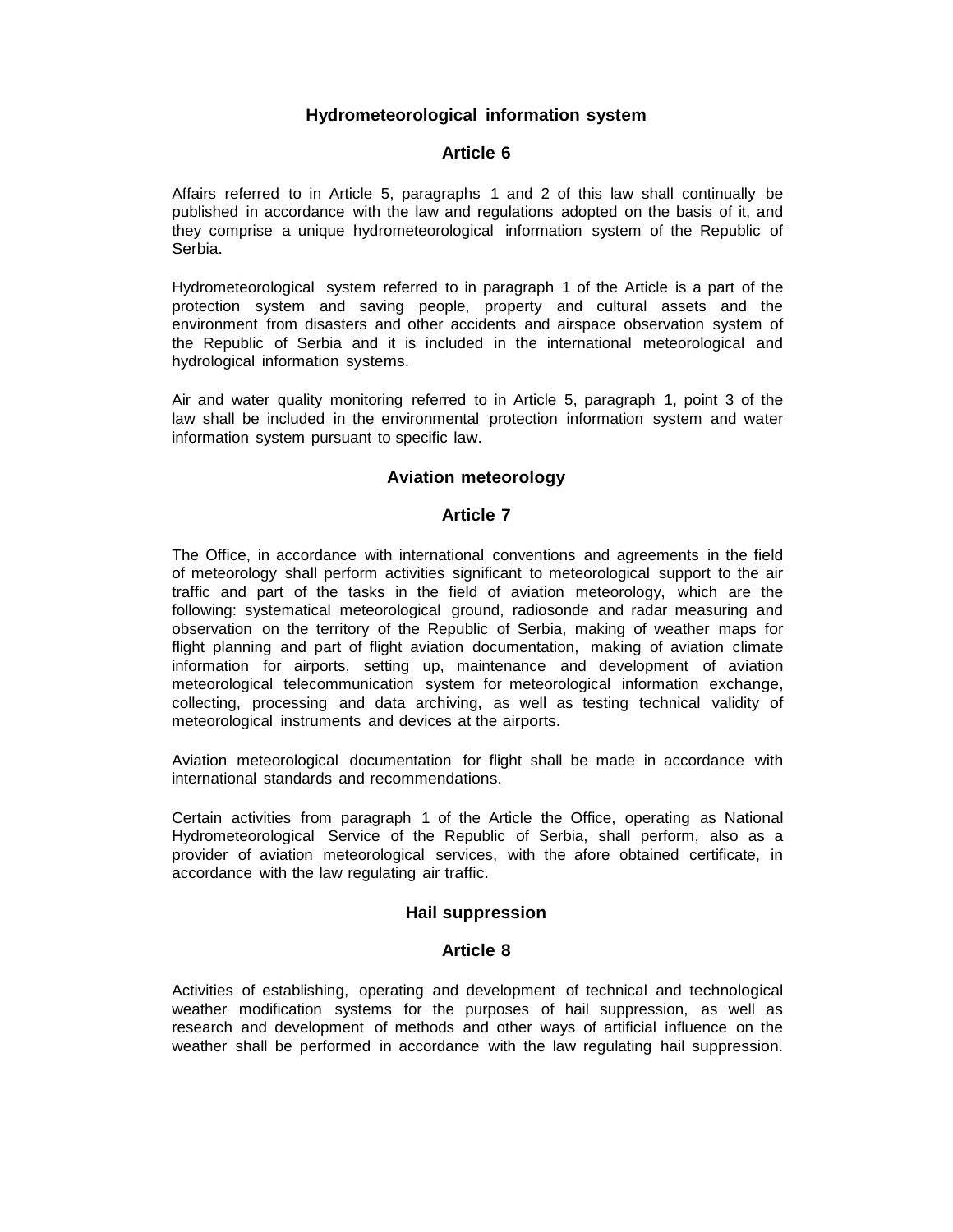# **Climate changes influence and air and water pollution research**

# **Article 9**

Activities of multidisciplinary research of climate changes and air and water pollution influence, including transboundary pollution, on water resources, soil desertification, biodiversity, especially forest ecosystems, population health, energetics, traffic, tourism and other activities, shall be performed in collaboration with the Office.

# **Basic scientific research in the field of meteorology and hydrology**

# **Article 10**

Basic scientific research activities in the field of meteorology and hydrology, including the development of numeric atmosphere and hydrological models, as well as research in the field of weather modification, shall be performed by scientific and research institutions, independently or in collaboration with the Office, in accordance with the law.

# **Other meteorological and hydrological activities**

# **Article 11**

Other meteorological and hydrological activities shall be the following:

1) activities of analysis and general local weather conditions forecast for interested users in the local government units;

2) activities of applying meteorology, climatology and hydrology for the needs of planning and designing in the field of urban planning, construction, industry, energetics, tourism, traffic, water management, environmental protection, insurance, and other activities;

3) activities of development and/or calibration of numeric atmosphere and hydrological models, including air and water quality models;

4) development of technical devices and instruments for meteorological and hydrological measuring, artificial influence on weather and air and water quality monitoring;

5) activities of meteorological and hydrological measuring and observation in the additional network of meteorological and hydrological stations;

6) other meteorological and hydrological activities, apart from the activities referred to in Article 5 of the law.

Activities referred to in paragraph 1 of the Article shall be performed in accordance with regulations adopted on the basis of this law and other regulations, adopted and published Serbian standards and related documents connected with certain meteorological and hydrological fields.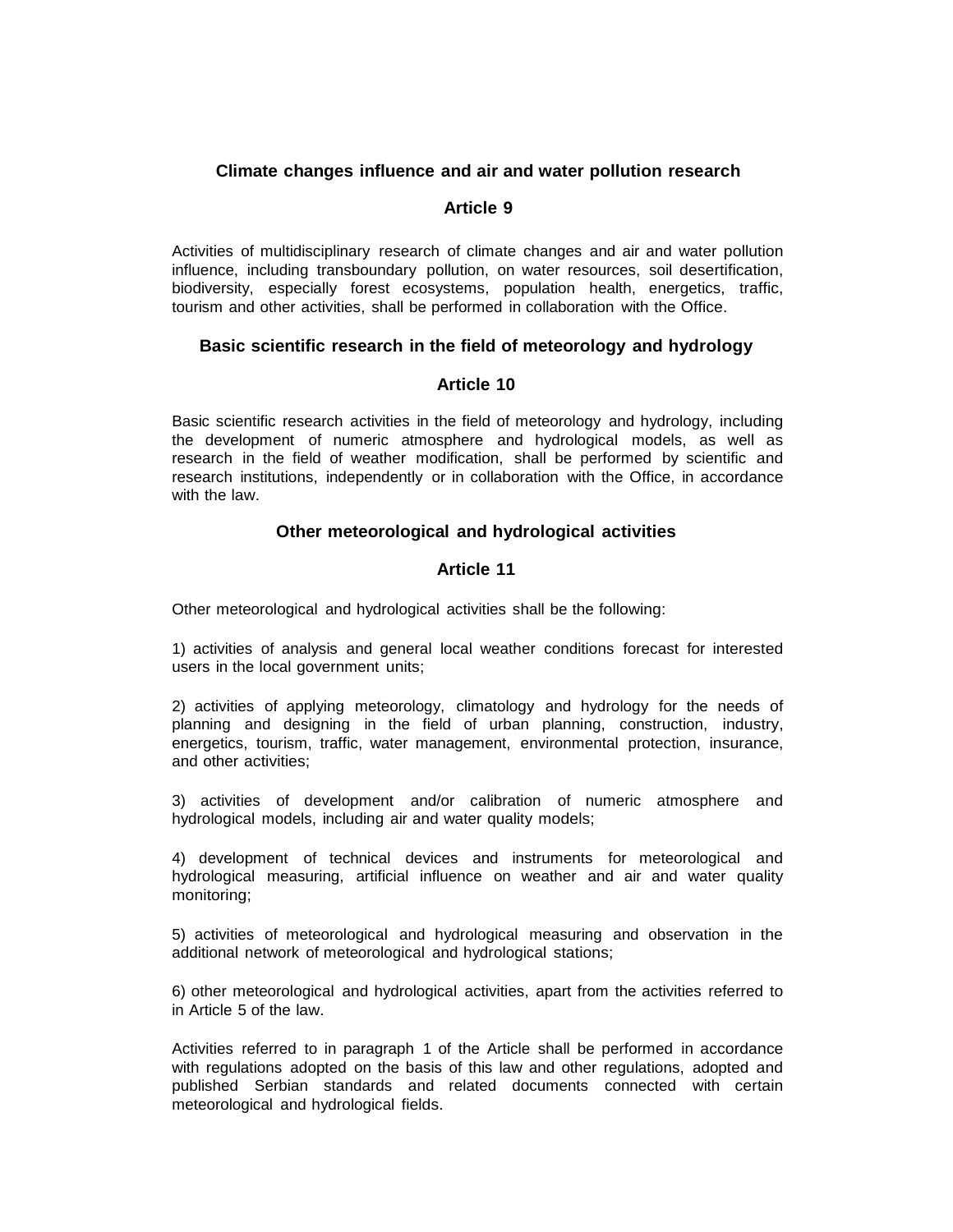# **Performance of other meteorological and hydrological activities**

# **Article 12**

Other meteorological and hydrological activities referred to in Article 11 of the law shall be performed by a legal entity that is an entrepreneur, who is registered to perform meteorological and/or hydrological activities, in accordance with the law which regulates the registration of economic entities, and who meets the criteria regarding technical equipment and personnel;

In the case of necessity, activities referred to in paragraph 1 of the Article can be performed by the Office.

Director of the Office shall stipulate the requirements regarding technical equipment and personnel qualification referred to in paragraph 1 of this Article.

# **Funds for implementation of this law**

# **Article 13**

Funds for conducting meteorological and hydrological activities referred to in Article 5, paragraph 1, points 1 to 15 of the law, as well as other ones that are under the jurisdiction of the Office pursuant to this law and other regulations shall be provided from the budget of the Republic of Serbia.

Certain activities of the Office, especially development and research ones and personnel training and professional development activities, can be funded from the other sources, in accordance with the law.

# **Provision fees for provision of aviation meteorological services**

# **Article 14**

For aviation meteorological services referred to in Article 7, paragraph 1 of the law provided by the Office, service users in air navigation shall pay the fee, in accordance with this law and the law which regulates civil aviation.

Fee referred to in paragraph 1 of this Article shall be the budget revenue of the Republic of Serbia, and it shall be determined in accordance with the special law and standards foreseen with ratified international contracts, decisions, guidelines and recommendations of the World Meteorological Organization and International Civil Aviation Organization.

# **Fees for professional services provision**

# **Article 15**

For professional services referred to in Article 5 paragraph 3 of this law provided by the Office, as well as for the other meteorological and hydrological activities referred to in Article 12 of this law in the case when performed by the Office, the fee shall be paid.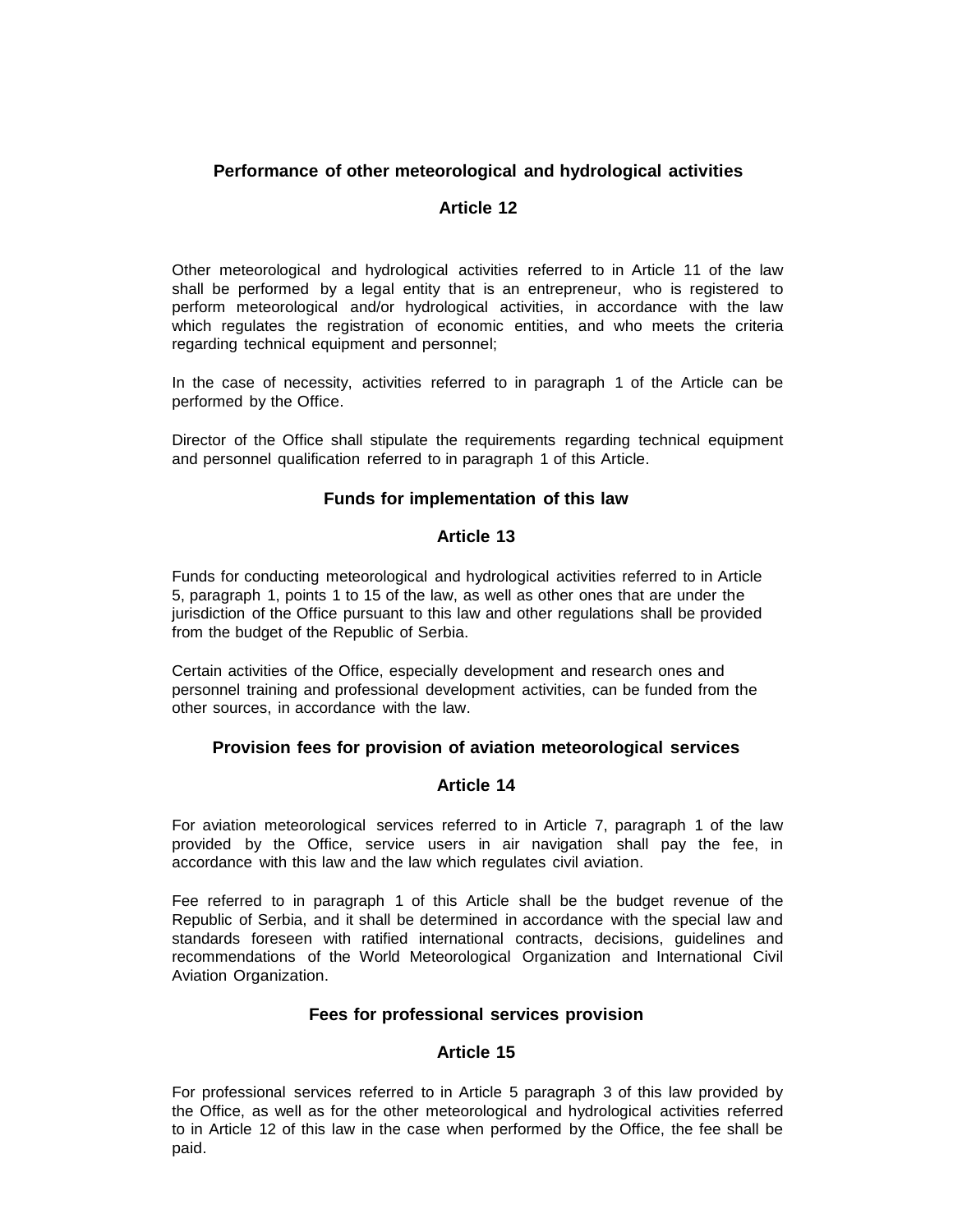Funds collected from the fees referred to in paragraph 1 of this Article are Office's personal revenues and shall be used for: methodological and analytical and forecasting solutions development, equipping of the Office, as well as for specialist education and training in certain meteorological and hydrological areas.

Compensation amount referred to in paragraph 1 of this Article shall be determined by the Government, on the Office's proposal.

# III EARLY WARNING SYSTEM OF METEOROLOGICAL AND HYDROLOGICAL NATURAL DISASTERS AND METEOROLOGICAL AND HYDROLOGICAL OBSERVATION SYSTEM OF THE REPUBLIC OF SERBIA

#### **Meteorological early warning system**

# **Article 16**

The Office shall establish meteorological and hydrological observation system, computer and telecommunication system and analytical and forecasting system and provide permanent operation of weather, climate and water meteorological and hydrological monitoring and forecasting systems and early warning of meteorological and hydrological natural disasters and catastrophes (hereinafter referred to as: hydrometeorological early warning system).

The Office shall inform the public, as well as interested authorities and organizations about the weather, climate and water condition through media, competent authorities for emergencies and using other suitable ways.

The Office shall issue notifications, announcements and warnings on meteorological and hydrological natural disasters and catastrophes, as well as exceeded air pollution in the cases of accidents and shall deliver them to the competent authority for emergencies, as well as to interested authorities and organizations.

The Office shall make and periodically update vulnerability maps and risk maps from meteorological natural disasters and shall participate in drafting of flood vulnerability maps based on set methodology and within its own field make vulnerability estimation of the Republic of Serbia and deliver it to the ministry in charge for protection and salvation activities.

# **Meteorological and hydrological observation system of the Republic of Serbia**

#### **Article 17**

For the purposes of condition monitoring and research and weather, climate and water changes, discovering, forecasting and early warning of meteorological and hydrological disasters and catastrophes and detection of climate changes on the territory of the Republic of Serbia, meteorological and hydrological observation system of the Republic of Serbia shall be established (hereinafter referred to as: state meteorological and hydrological observation system) as an integral part of European and global observation systems.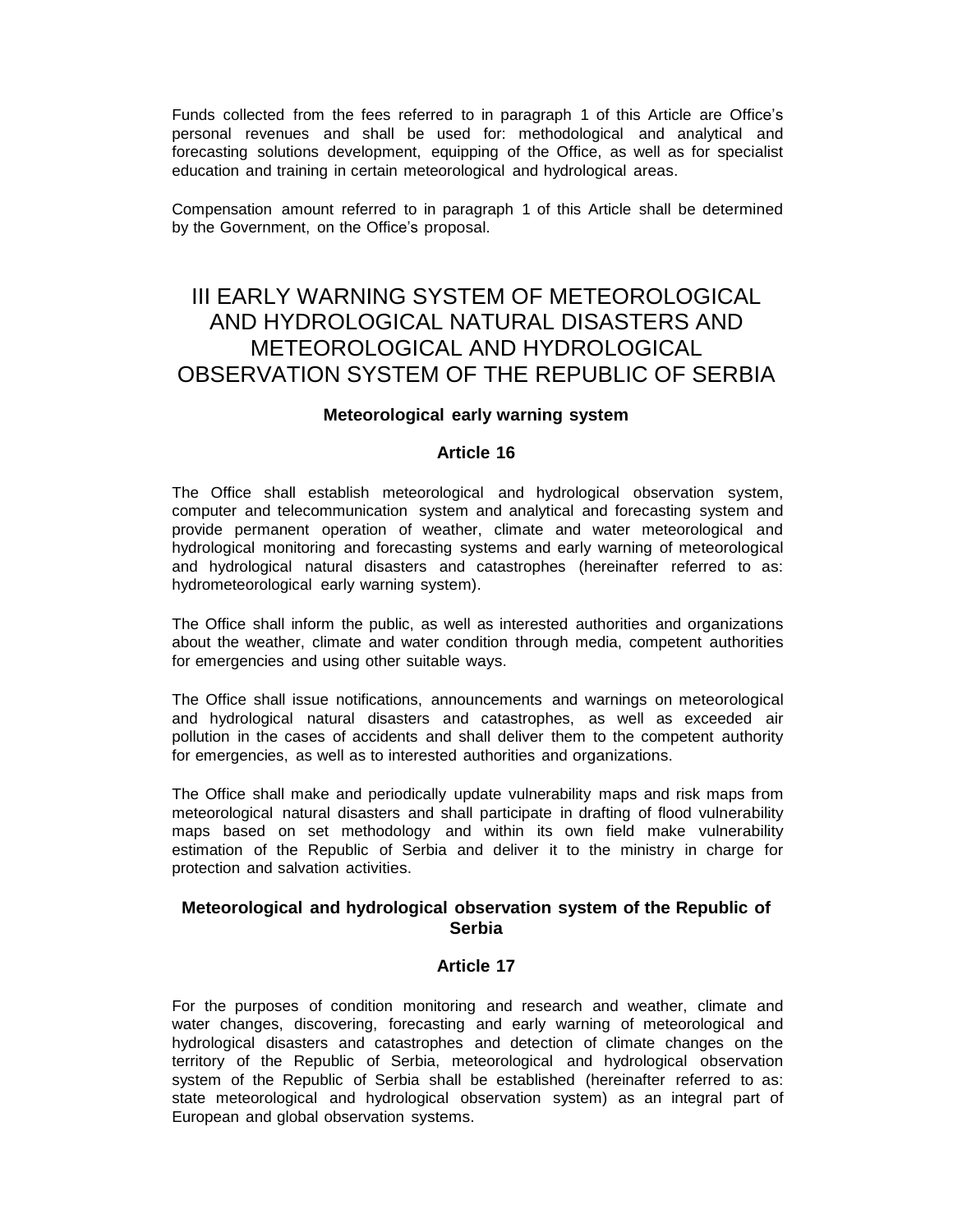State meteorological and hydrological observation system referred to in paragraph 1 of the Article shall comprise national networks of meteorological stations, national networks of hydrological stations and national laboratory network.

# **National networks of meteorological stations**

# **Article 18**

National networks of meteorological stations shall comprise the following networks:

- 1) meteorological observatories;
- 2) synoptic stations;
- 3) meteorological radar centers;
- 4) radiosonde stations;
- 5) airport meteorological stations;
- 6) climate stations;
- 7) agro-meteorological stations;
- 8) precipitation stations;
- 9) phenological stations:
- 10) air quality stations;
- 11) sun radiation and atmospheric ozone stations.

The Office shall establish and provide operation and development of national networks of meteorological stations referred to in paragraph 1 of the Article, perform their integration in European and global meteorological observation systems and air quality monitoring systems and perform systematic meteorological measuring and observations, encoding, registration, collection and international data exchange from the national meteorological observation system, as well as air quality monitoring, in accordance with a separate law.

Notwithstanding the provisions referred to in paragraph 2 of the Article, establishing, provision of operation and development of national network airport meteorological stations referred to in paragraph 1, point 5 of the Article, including performance of systematic meteorological measuring and observation, encoding and registration of the data shall be performed by certified service provider in air navigation services, in accordance with the law regulating air traffic, that is establishing national network meteorological radar center referred to in paragraph 1, point 3 of the Article, and they can be performed by another state government or legal entity, in accordance with the law regulating hail suppression.

Service provider in air navigation, that is the authority or legal entity referred to in paragraph 3 of the Article is obliged to perform meteorological measuring and observation in accordance with this law and regulations adopted according to it and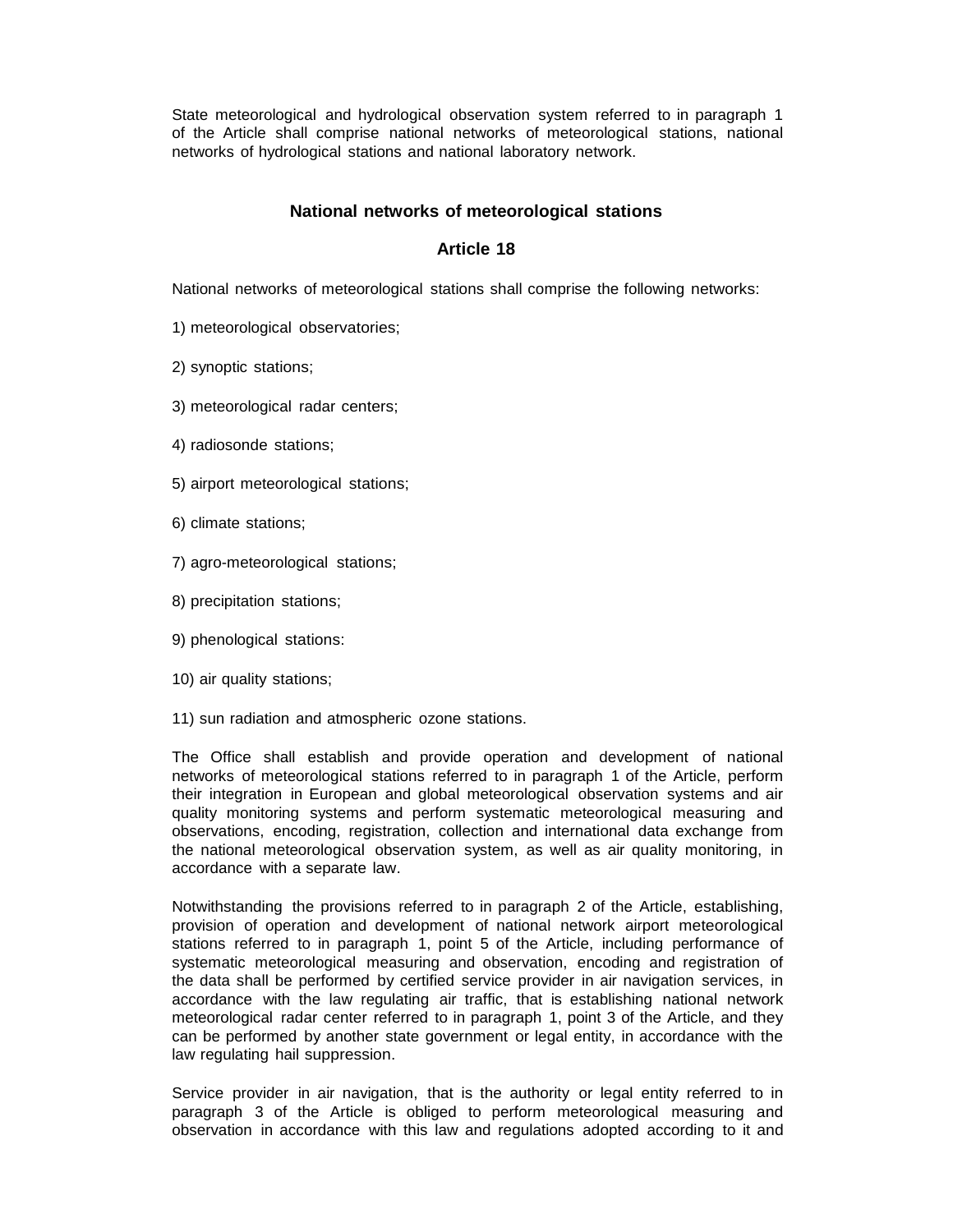to operationally submit data on meteorological measuring and observation of the national network airport meteorological station, that is data on radar meteorological observation of national network meteorological radar center.

The Government, on a proposal from the Office, shall set national networks of meteorological stations, as well as the working programme and the briefing manner of national networks of meteorological stations referred to in paragraph 1 of the Article.

Working programme of the national stations network for air quality referred to in paragraph 1, point 10 of the Article shall be adopted in accordance with the law regulating air protection.

Director of the Office shall stipulate the application manner of the meteorological measuring and observation, as well as data encoding, registration and collecting manners from national meteorological and observation system in accordance with international methods and standards.

# **National networks of hydrological stations**

# **Article 19**

National networks of hydrological stations shall comprise the following networks:

- 1) hydrological regional stations;
- 2) surface water hydrological stations;
- 3) ground water hydrological stations;
- 4) stations for surface water quality;
- 5) stations for ground water quality.

The Office shall establish and provide operation and development of hydrological stations national networks referred to in paragraph 1 of the Article, perform their integration in European and global hydrological observation systems and water quality monitoring systems and perform systematic hydrological measuring and observation, water quality monitoring, encoding, registration, collection and international data exchange from national hydrological observation system.

The Government, on the proposal from ministry in jurisdiction for water affairs and ministry in jurisdiction for environment affairs shall establish hydrological stations national networks, working programme and the manner of informing hydrological stations national networks referred to in paragraph 1 of the Article.

Working programme of the national stations network for water quality referred to in paragraph 1, points 4 and 5 of the Article shall be adopted according to the Annual monitoring programme, and in accordance with the law regulating water protection.

Director of the Office shall stipulate the application manner of the hydrological measuring and observation, as well as data encoding, registration and collecting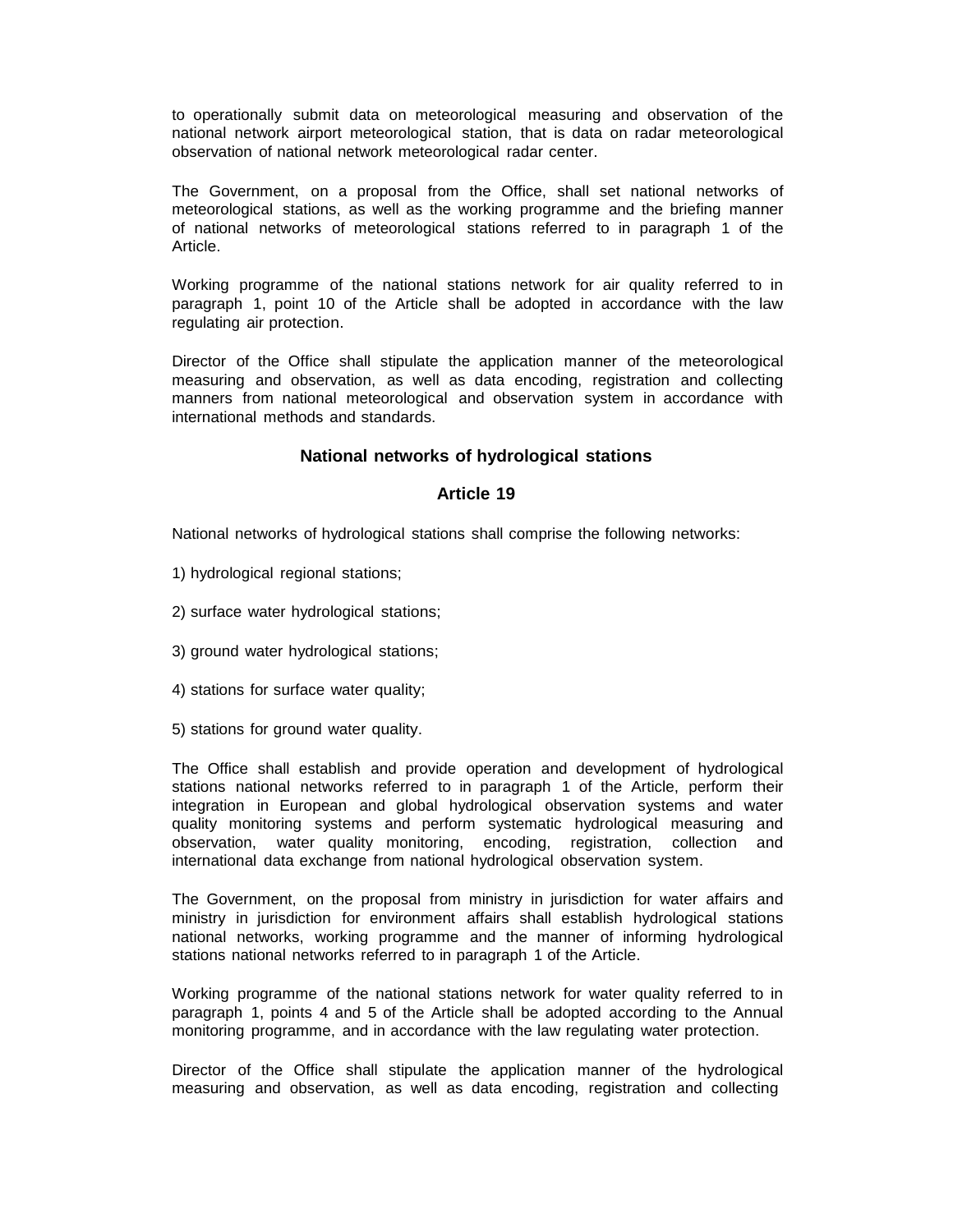manners from national hydrological observation system in accordance with international methods and standards.

# **National network of laboratories**

# **Article 20**

National network of laboratories shall comprise:

1) national laboratory for measuring regional and transboundary atmospheric transmission of pollutants in air and air sediments, which are under the jurisdiction of the Office, in accordance with the separate law.

2) national laboratory for water quality control;

Laboratories referred to in paragraph 1 of the Article have to be accredited by competent accreditation board, in accordance with adequate standards.

The Office shall establish and provide national network of laboratories operation referred to in paragraph 1 of the Article.

The Office shall provide technical validity control of the instruments and equipment from national meteorological and hydrological observation system.

Service provider in air navigation who shall establish airport meteorological stations of the national network referred to in Article 18, paragraph 3 of the law is obliged to provide technical validity control of the meteorological instruments and equipment which are used, in accordance with the law.

Director of the Office shall stipulate the manner and technical validity control periodicity of the instruments and equipment from national meteorological and hydrological observation system referred to in paragraph 4 of the Article.

# **Location of meteorological and hydrological stations of the national network**

# **Article 21**

For the purposes of obtaining reliable information about weather, climate and water condition, locations of meteorological and hydrological stations of the national network referred to in Articles 18 and 19 of the law shall be determined, as well as protection zones around the stations.

In the protection zones around the stations referred to in paragraph 1 of the Article limits referring to the construction of the new and reconstruction of existing facilities could be introduced, in accordance with the new international standards, as well as performing of other activities which can endanger natural atmospheric, that is hydrological processes.

For the purposes of passage and transport to meteorological and hydrological station of the national network referred to in Articles 18 and 19 of the law, the law regulating the right of passage over the parcel which are in the ownership of natural and legal entities shall be established, in accordance with the law.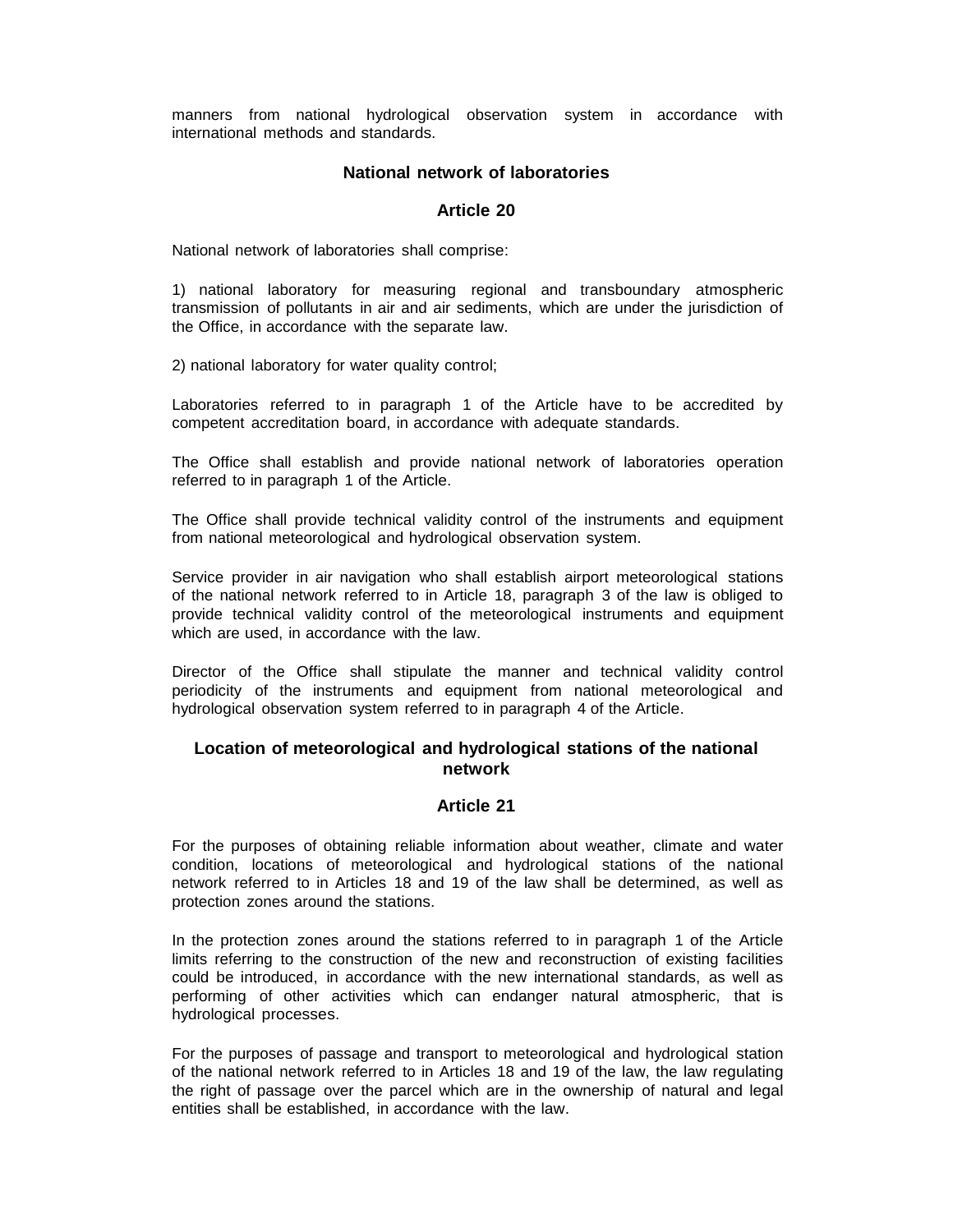Government, on a proposal from the Office, shall determine locations of meteorological and hydrological stations of the national network referred to in paragraph 1 of the Article, protection zones around those stations as well as types of limits referred to in paragraph 2 of the Article which could be introduced in protection zones and those introductions conditions.

Before submitting a proposal referred to in paragraph 4 of the Article referring to hydrological stations national network location, the Office shall provide opinion of competent ministries for water and environment.

Legal entities and natural persons, that is entrepreneurs are obliged to, during the process of providing conditions for performing economic and other activities, that is work performance in protection zones of meteorological and hydrological stations of national network, provide the agreement from the Office on meeting the requirements laid down in Government Act referred to in paragraph 4 of the Article.

Law provisions regulating general administrative procedure shall be applied on the procedure of issuing the approval referred to in paragraph 6 of the Article, in the set out manner.

#### **Additional networks of meteorological and hydrological stations**

# **Article 22**

Local self government and territorial autonomy units, public enterprises and institutions, as well as other legal entities, that is entrepreneurs can, in accordance with their specific needs, at their own expense, establish meteorological and/or hydrological additional networks, apart from air quality stations, in accordance with the law and regulations adopted based on it.

Notwithstanding the provisions referred to in paragraph 1 of the Article, local network of air quality monitoring stations shall be established in accordance with a separate law regulating air protection.

Additional networks of meteorological and/or hydrological stations could be established if the conditions regarding station location, meteorological and hydrological measuring and observation programme and manner of informing the stations within these networks are fulfilled.

In the stations referred to in paragraph 1 of the Article meteorological and hydrological measuring and observations shall be performed, as well as technical validity control of meteorological and hydrological instruments and equipment in a way regulated in Articles 18, 19 and 20 of the law, for national meteorological and hydrological observation system.

Station owners of the additional meteorological and hydrological network are obliged to pay adequate fee for technical control of meteorological and hydrological instruments and equipment in accordance with the regulations adopted based on this law.

Director of the Office shall closely stipulate the conditions referred to in paragraph 3 of the Article referring to meteorological and hydrological additional networks, apart from the stations for air quality referred to in paragraph 2 of the Article.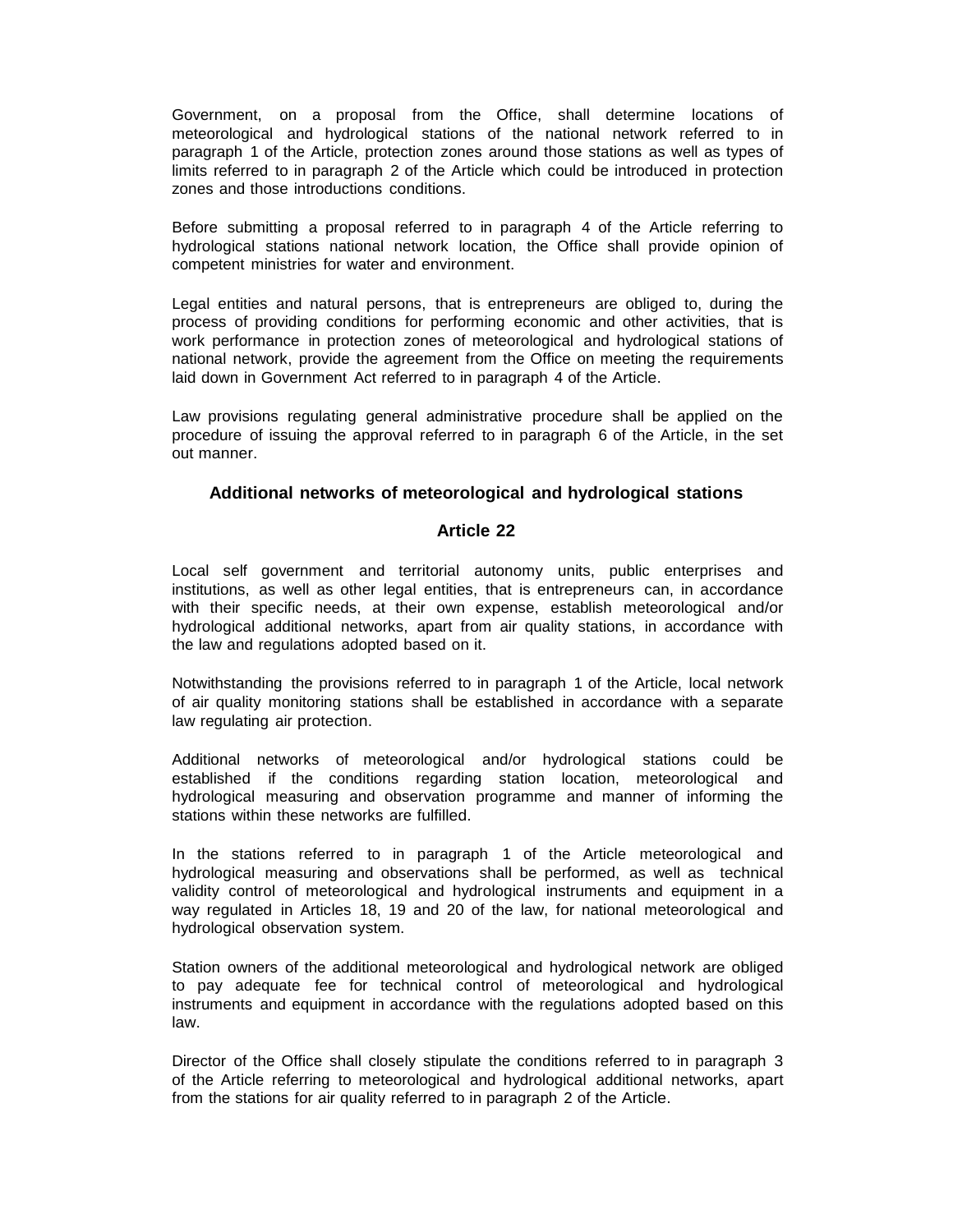# **Register**

# **Article 23**

The Office shall keep the Register of meteorological and hydrological stations and additional networks of meteorological and hydrological stations (hereinafter referred to as: the Register), which contains the following data in particular:

1) date and ordinal number of the entry to the Register, network type and ownership;

2) international or national station number;

3) geographical coordinates, altitude, place and river basin name.

The Register shall be kept in the form of the registry book, also in electronic format and it can be connected with the other registers and data bases lead by the Office.

The entry of the meteorological and hydrological stations referred to in paragraph 1 of the Article is required.

The entry of the network stations referred to in paragraph 1 of the Article to the Register shall be performed based on the request which the owner of the national network station is obliged to submit to the Office, that is which the owner of the national network station can submit to the Office.

The entry to the Register shall be performed based on the decision of the Director of the Office.

Decision referred to in paragraph 5 of the Article is definite and administrative dispute may be initiated against it.

Official meteorological and hydrological data are only those data obtained in the stations listed in the Register.

Director of the Office shall closely stipulate the content and manner of Register keeping, as well as the manner of the entry to the Register.

# **Making and issuing of exceptional meteorological and hydrological information and warnings**

#### **Article 24**

The Office shall be responsible for making and issuing of exceptional meteorological and hydrological information and warnings, in the period before, during and immediately after the cessation of meteorological and hydrological natural disasters, catastrophes and nuclear accidents.

The Office shall deliver information and warnings referred to in paragraph 1 of the Article to the competent authority for exceptional situations, competent authority for the environmental protection affairs and competent authority for agricultural, forestry and water management affairs, in accordance with the law, as well as the media and other interested authorities and legal entities.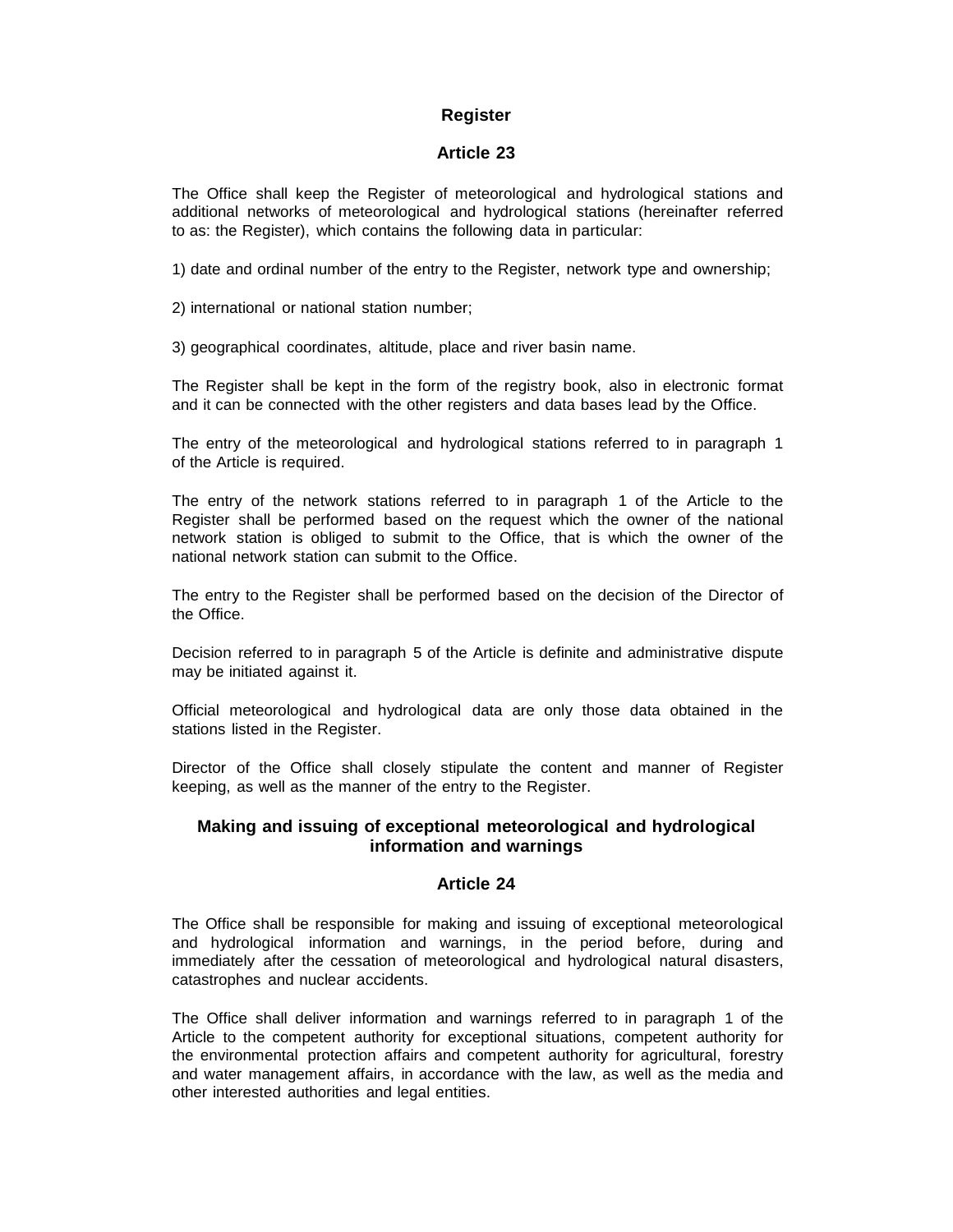Authorities, that is legal entities referred to in Article 22, paragraph 1 of the law are obliged to deliver available data and information collected in the additional network of the meteorological and/or hydrological stations, in the period before, during and immediately after the cessation of meteorological an hydrological natural disasters, catastrophes and nuclear accidents to the Office, in accordance with the law and regulations adopted based on it.

Collected data referred to in paragraph 3 of the Article the Office shall operationally deliver to the competent authorities in accordance with the law.

The Office shall deliver to the Government, maximum 60 days upon the cessation of meteorological and/or hydrological natural disasters influence, a detailed analysis of the disasters, including documented record of the activities taken throughout their duration.

Director of the Office shall closely stipulate the manner of making, issuing and delivering of meteorological and hydrological information and warnings referred to in paragraphs 1 and 2 of the Article.

# IV THE PROGRAMME OF METEOROLOGICAL AND HYDROLOGICAL DEVELOPMENT AND RESEARCH ACTIVITIES AND WORK SCHEDULE

# **Period for which the programme of meteorological and hydrological development and research activities is brought and work plan**

# **Article 25**

Meteorological and hydrological activities referred to in Article 5, paragraph 1, points 13 and 14 of the law shall be preformed based on the meteorological and hydrological development and research activities programme and work schedule of the Office.

Programme referred to in paragraph 1 of the Article shall be adopted by the Government, on a proposal from the Office, for the period of five years, and shall be published in "the Official Gazette of the Republic of Serbia".

Work schedule referred in paragraph 1 of the Article shall be adopted by Director of the Office, for the period of one year, and shall be published on the internet page of the Office.

# **Meteorological and hydrological development and research activities programme content**

#### **Article 26**

Meteorological and hydrological development and research activities programme referred to in Article 25, paragraph 1 of the law contains:

1) meteorological and hydrological activities development strategy in the Republic of Serbia for the period of 5 years;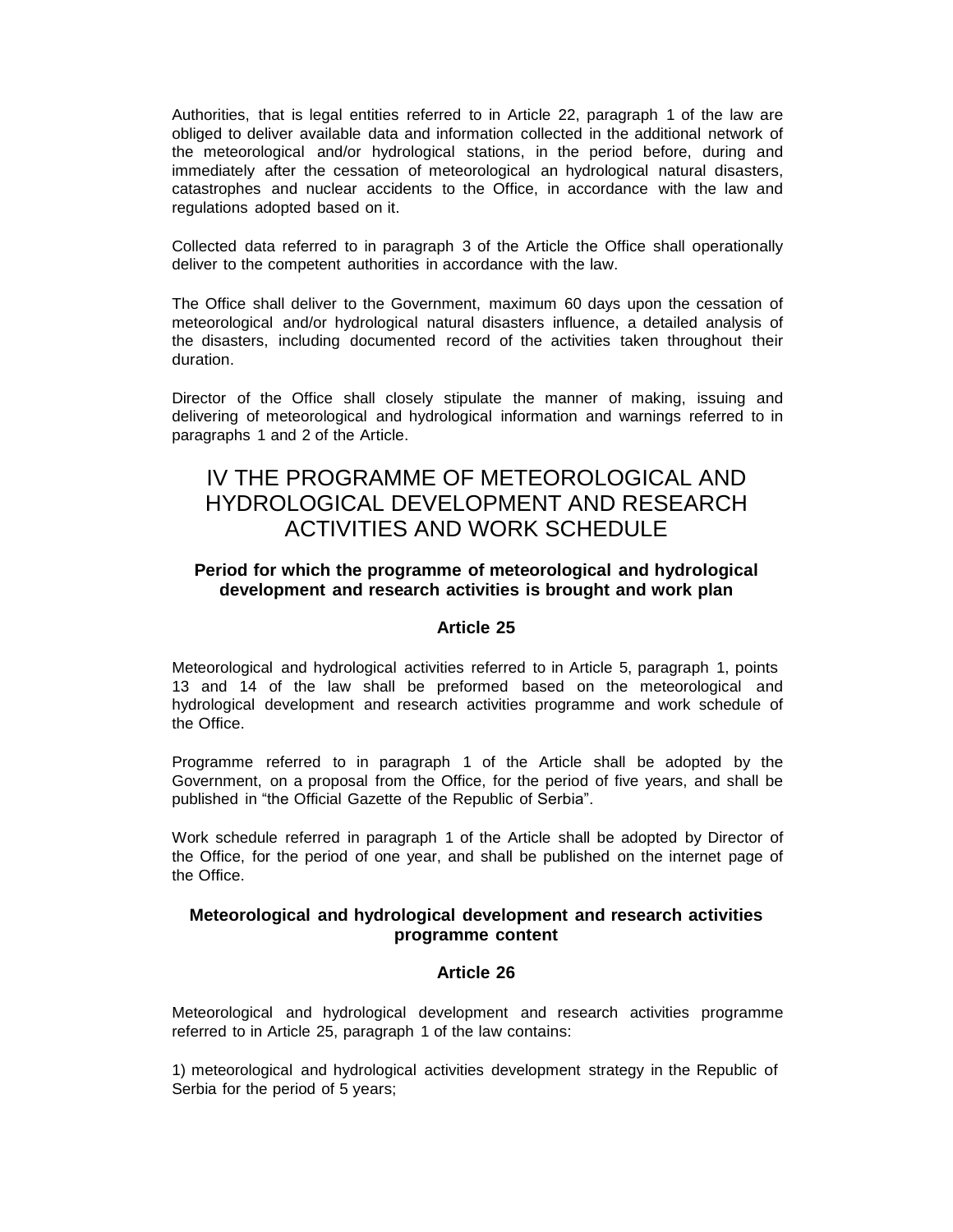2) overview of the most significant infrastructure and development and research activities in certain meteorological and hydrological areas;

3) overview of expected results and compliance with international standards and methodologies;

4) information on participation in regional, European and development and research programmes.

# V INTERNATIONAL COLLABORATION AND SUBREGIONAL CENTER FOR CLIMATE CHANGES

#### **International collaboration**

#### **Article 27**

The Office shall collaborate with international and hydrological organizations and in accordance with provisions of relevant international contracts shall perform functions of national meteorological, climate and hydrological center in international organizations, hydrometeorological information systems, meteorological and hydrological development and research programmes, particularly in World Meteorological Organization, as well as in other European and international organizations.

The Office shall provide the connection of the Republic of Serbia with international telecommunication and information systems in the field of meteorology, hydrology, monitoring and climate changes research, air and water quality monitoring and shall perform operational data and processed information exchange from these fields, in accordance with international obligations.

With hydrometeorological telecommunication system of the Office international data and information exchange shall be performed on meteorological, hydrological and other natural disasters and catastrophes and nuclear accidents, in accordance with international obligations.

Smooth and continuous hydrometeorological telecommunication operation shall provide competent Republic organization for electronic communication.

#### **Sub-regional center for climate changes for south-eastern Europe**

#### **Article 28**

The Office shall perform professional and technical activities and operational and development and research functions as Sub-regional center for climate changes for south-eastern Europe in the system of World Meteorological Organization regional climate centers.

International climate data and information exchange of Sub-regional center referred to in paragraph 1 of the Article shall be performed with hydrometeorological telecommunication center of the Office.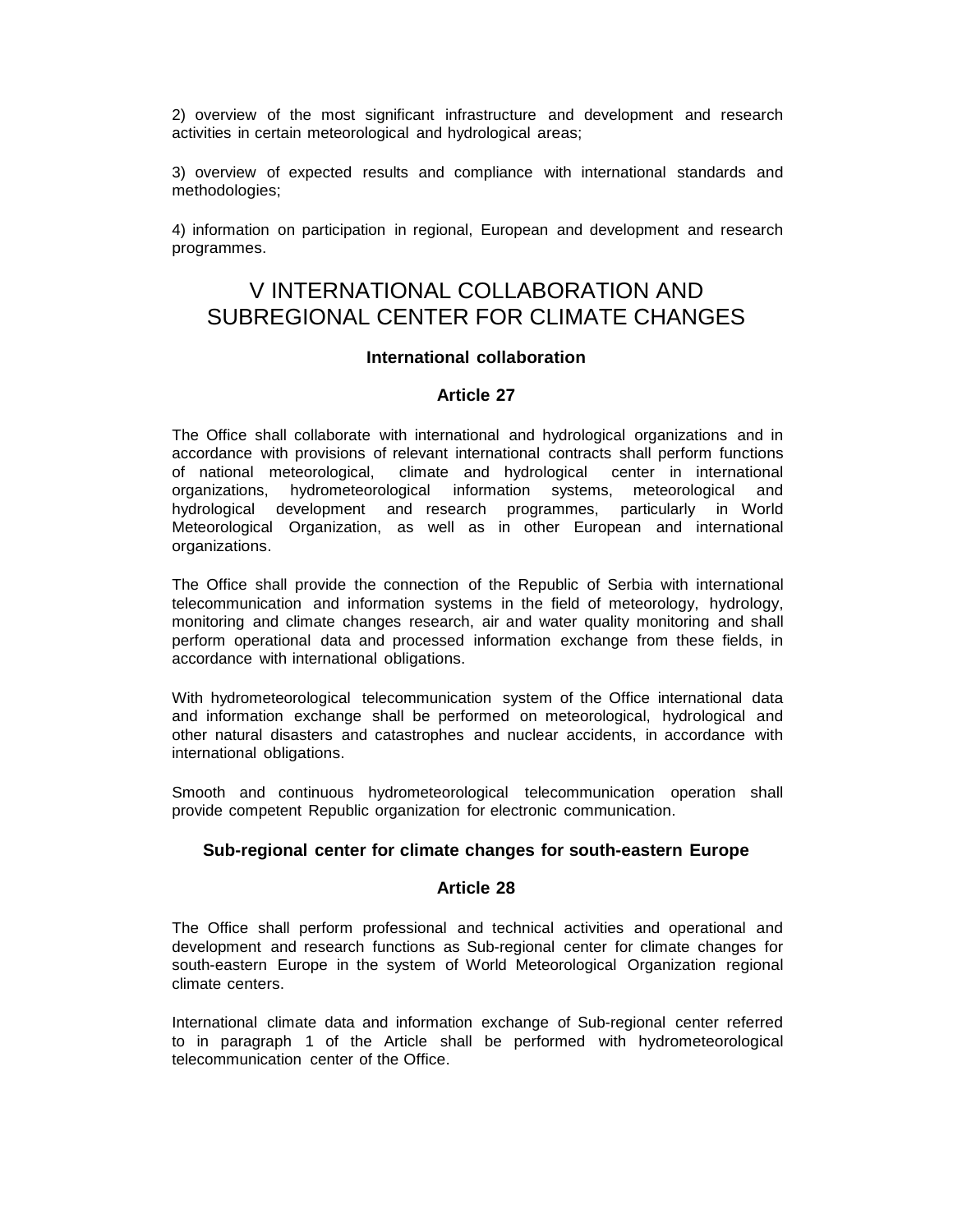# VI METEOROLOGICAL AND HYDROLOGICAL DATA AND INFORMATION FUND

# **Establishing of meteorological and hydrological data and information fund**

# **Article 29**

The Office shall establish, guide and maintain official meteorological and hydrological data and information fund, including air and water quality data.

Archiving and storing of data and hydrological and meteorological information and information production within meteorological and hydrological information fund shall be performed in accordance with the regulations on archival holdings and this law and regulations based on it.

Director of the Office shall closely stipulate content, manner of conducting and maintaining meteorological and hydrological data fund referred to in paragraph 1 of the Article, as well as quality control methods and data reliability verification and the manner of their publication and usage.

# **Meteorological and hydrological data transparency**

#### **Article 30**

Data and information on weather, climate, water condition and air and water quality at the disposal of the Office, obtained by performing meteorological and hydrological activities of interest for the Republic of Serbia, shall be public, apart from those representing official or military secret.

Director of the Office shall closely stipulate meteorological and hydrological data and information representing the official secret.

# **International exchange and publication of meteorological and hydrological data**

#### **Article 31**

Public data referred to in Article 30 of the law the Office shall include in international data exchange and publish in periodical and annual reports, in accordance with the law and regulations adopted based on it.

Data referred to in paragraph 1 of the Article obtained in national meteorological stations network and national hydrological stations network as periodical and annual reports shall be delivered to the competent authority for environmental protection activities, competent authority for water and competent authority for protection and salvation in exceptional situations in accordance with the law.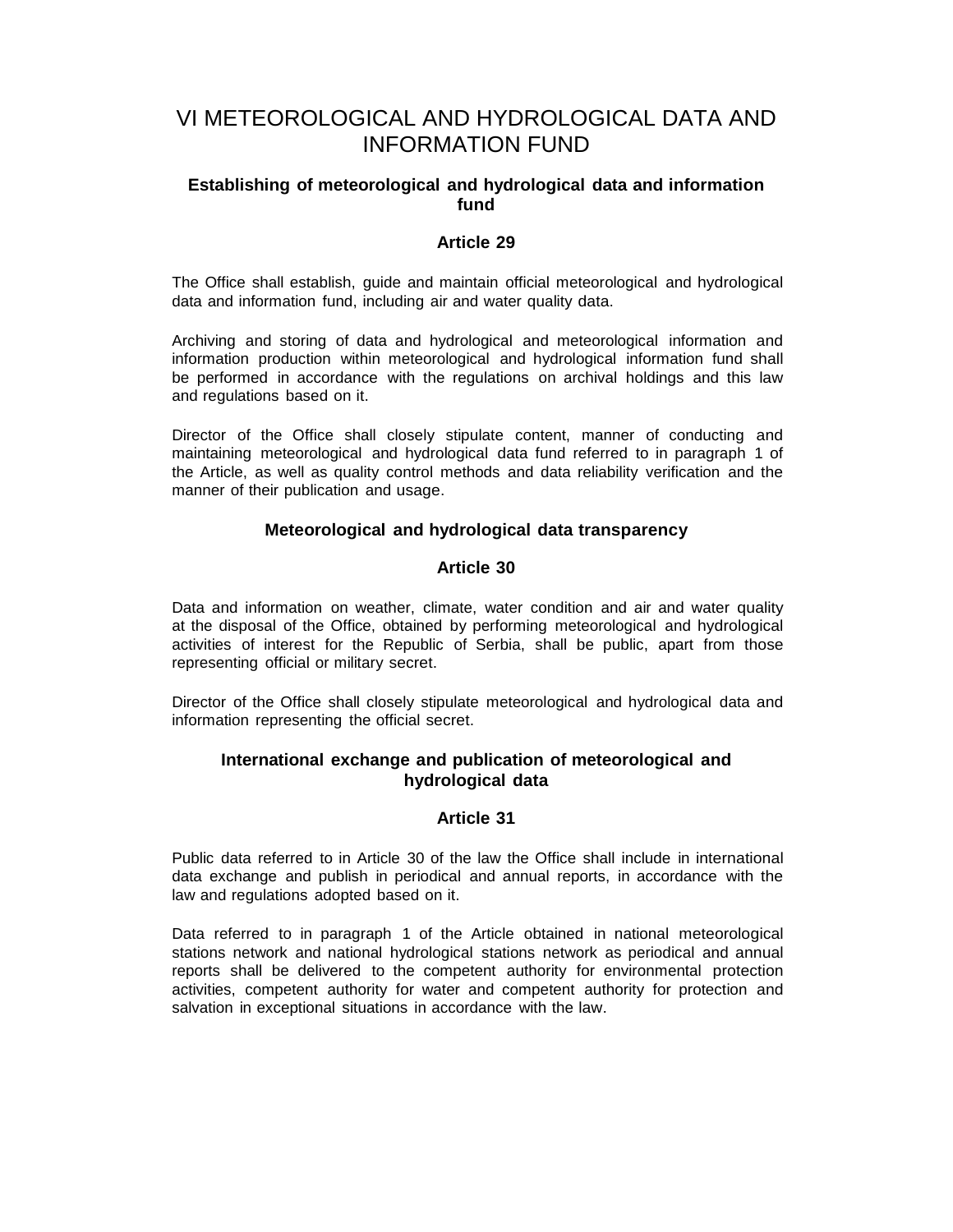# **Meteorological and hydrological data availability**

# **Article 32**

Data and information within the fund content, apart from data and information referred to in Article 2 of the law, shall be available to the public, in accordance with the law regulating the accessibility to information of public importance.

# **Operational issuing of general meteorological and hydrological information**

# **Article 33**

The Office shall operationally issue general purpose information on condition and forecast of the weather, climate and water and shall deliver those via media in the form o regular announcements and/or via networks of electronic or mail traffic in the text format in written form, tables, charts or adequate force-displacement plots.

At the request of users the Office can issue additional operational information referred to in a paragraph 1 of the Article.

Legal entities and natural persons whom received deliveries of additional operational information referred to in Article 2 of the law, at personal request, are obliged to pay adequate fee.

Tangible assets, as well as generated rights of the intellectual property, which are the result of Office's provision of service referred to in paragraph 3 of the Article, as well as Article 5, paragraph 3, Article 12, paragraph 2 and Article 22, paragraph 5 of the law shall be in the property of the Republic of Serbia, according to the law regulating copyright and intellectual property rights, unless otherwise established by separate contract.

Compensation amount referred to in paragraph 3 of the Article shall be established by Government, on a proposal from the Office.

#### **National meteorological and hydrological data infrastructure**

#### **Article 34**

The Office is the entity of National Spatial Data Infrastructure (NSDI), in accordance with the law regulating national surveying and cadastre, and is obliged to, in accordance with EU Directive- *Infrastructure for Spatial Information in the European Community* – INSPIRE and other standards to provide establishing and maintaining of sets of spatial meteorological and hydrological digital data, bases and data services, as well as descriptions of spatial data and services sets (metadata).

Usage of sets and services of spatial meteorological and hydrological data by other entities and NSDI users shall be performed in accordance with the law regulating national surveying and cadastre, this law and regulations adopted based on it.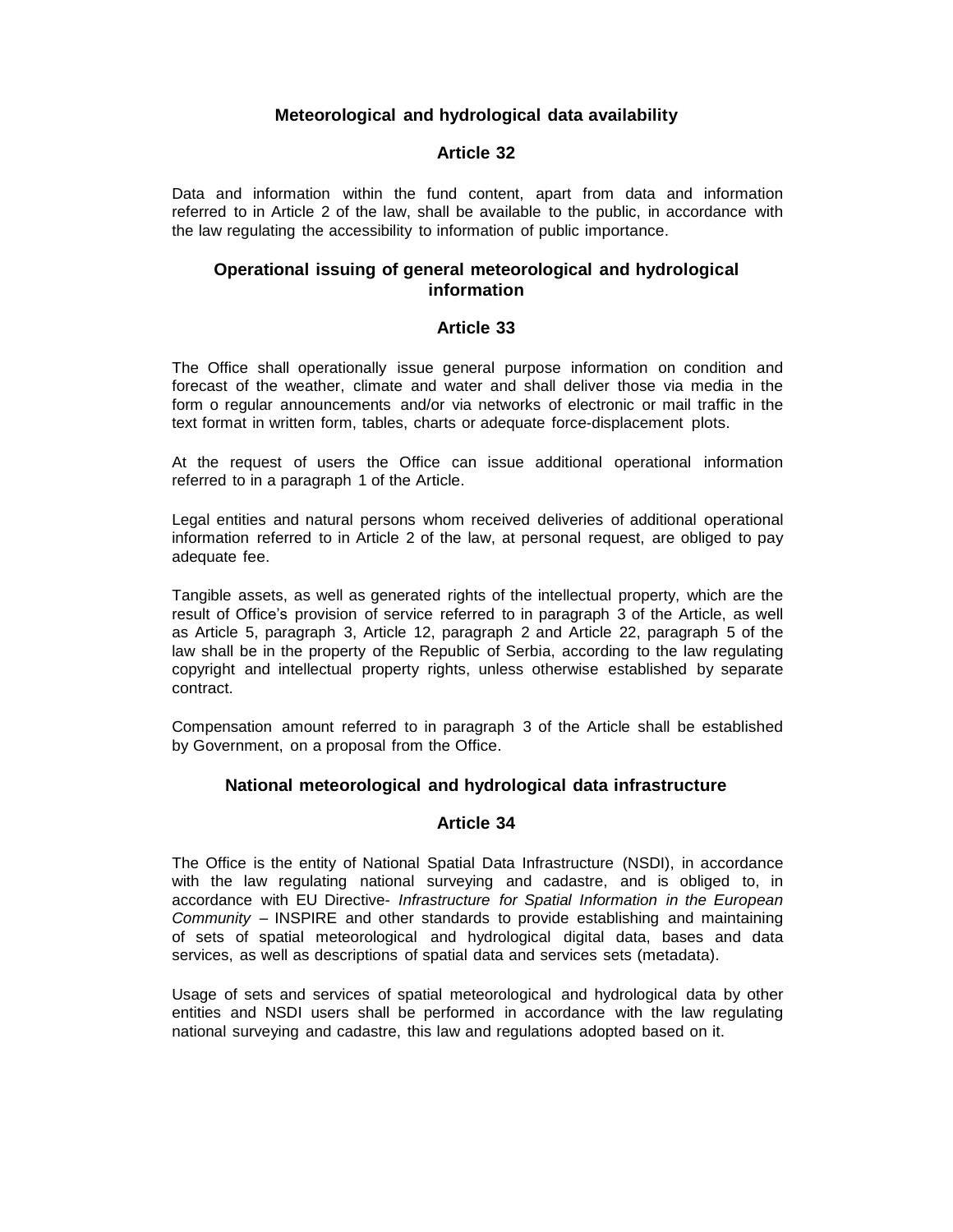# VII HYDROMETEOROLOGICAL INFORMATION SYSTEM PROTECTION

# **Protection measures**

# **Article 35**

The Office is obliged to protect hydrometeorological information system, particularly to take protection measures of hydrometeorological computer and telecommunication system and national meteorological and hydrological data and information fund.

The access to computer and telecommunication system shall be prohibited referred to in paragraph 1 of the Article, without the approval of the Office.

Director of the Office shall closely stipulate measures taken with the aim of hydrometeorological information system protection referred to in paragraph 1 of the Article, as well as the manner of giving approval for access the system referred to in paragraph 2 of the Article.

#### **Meteorological and hydrological data and information usage conditions**

# **Article 36**

Data and information obtained from national fund on weather, climate, water condition and air and water quality the user can sell or assign to the third parties only with the approval of the Office.

If published hydrological and meteorological data and information are used, it is obligatory to quote their sources.

# VIII PROFESSIONAL AND TECHNICAL CONTROL

#### **Article 37**

The Office shall perform professional control of performed activities of meteorological and hydrological measuring and observation, registration, collecting, encoding and reporting of data established with this law and regulations adopted based on it, as well as technical equipment and devices validity control.

In the exercise of professional and technical control referred to in paragraph 1 of the Article the Office shall control validity of equipment and devices for measuring in meteorological and hydrological stations, and shall control the work of the observers.

#### **Article 38**

Professional and technical control activities referred to in Article 37 of the law may be performed by a professional in meteorology and hydrology with competed graduate academic studies-master, postgraduate academic studies, that is undergraduate studies lasting at least four years, passed state exam and professional work experience of minimum 5 years (hereinafter referred to as: authorized person).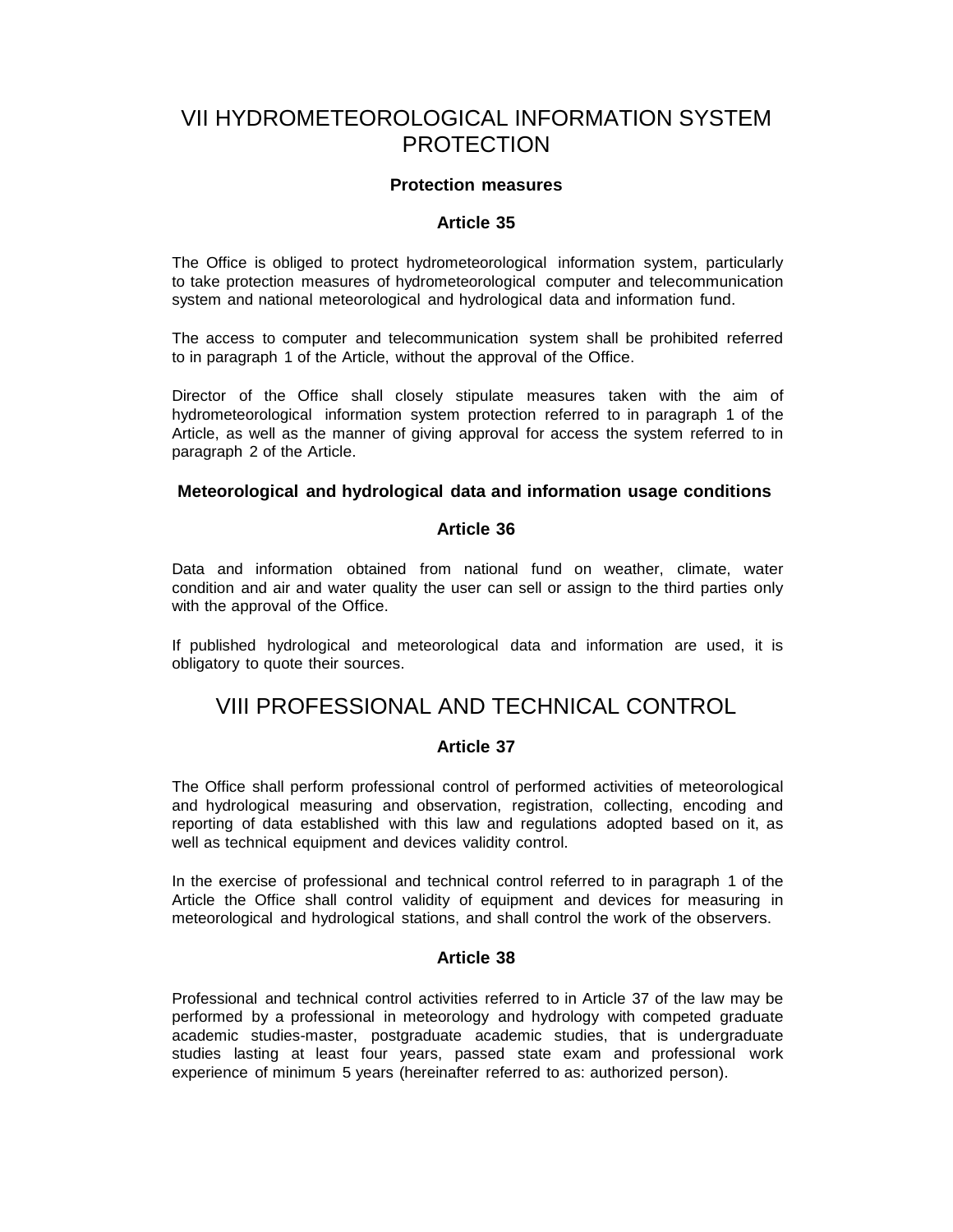While performing professional and technical activities authorized person must have an official ID.

#### **Article 39**

State government, that is local government authorities, that is other legal entities who own meteorological and/or hydrological station listed in the Register are obliged to provide smooth enforcement of professional and technical control and to provide all necessary information.

# **Article 40**

If during the exercise of professional and technical control referred to in Article 39 of the law adequate professional regulations are not applied or are inappropriately applied, the authorized person shall prepare written report containing data on established inadequacies, suggesting corrective measures and deadlines for their fulfillment.

Corrective measures referred to in paragraph 1 of the Article particularly apply to invalid measuring instruments and devises and faulty observation, data recording and reporting.

The deadline referred to in paragraph 1 of the Article must be adequate for the corrective measure type.

If the entities referred to in paragraph 1 of the Article shall not perform suggested corrective measures within specified period, Director of the Office shall issue a decision on removal of the station from the Register.

Decision referred to in paragraph 4 of the Article is definite and administrative dispute may be initiated against it.

# IX SUPERVISION

#### **Article 41**

Supervision of the application of the provisions of the law and regulations adopted based on it shall be performed by the Office.

Supervision of performed activities from the fields of aviation meteorology that is provision of aviation meteorological services referred to in Article 7 of the law shall be performed by a national government entity competent for civil aviation activities, in accordance with the separate law.

#### **Inspectional supervision**

#### **Article 42**

Inspectional supervision shall be performed by the Office via meteorological and hydrological activities inspector (hereinafter referred to as: inspector).

During the exercise of inspectional supervision inspector shall verify that: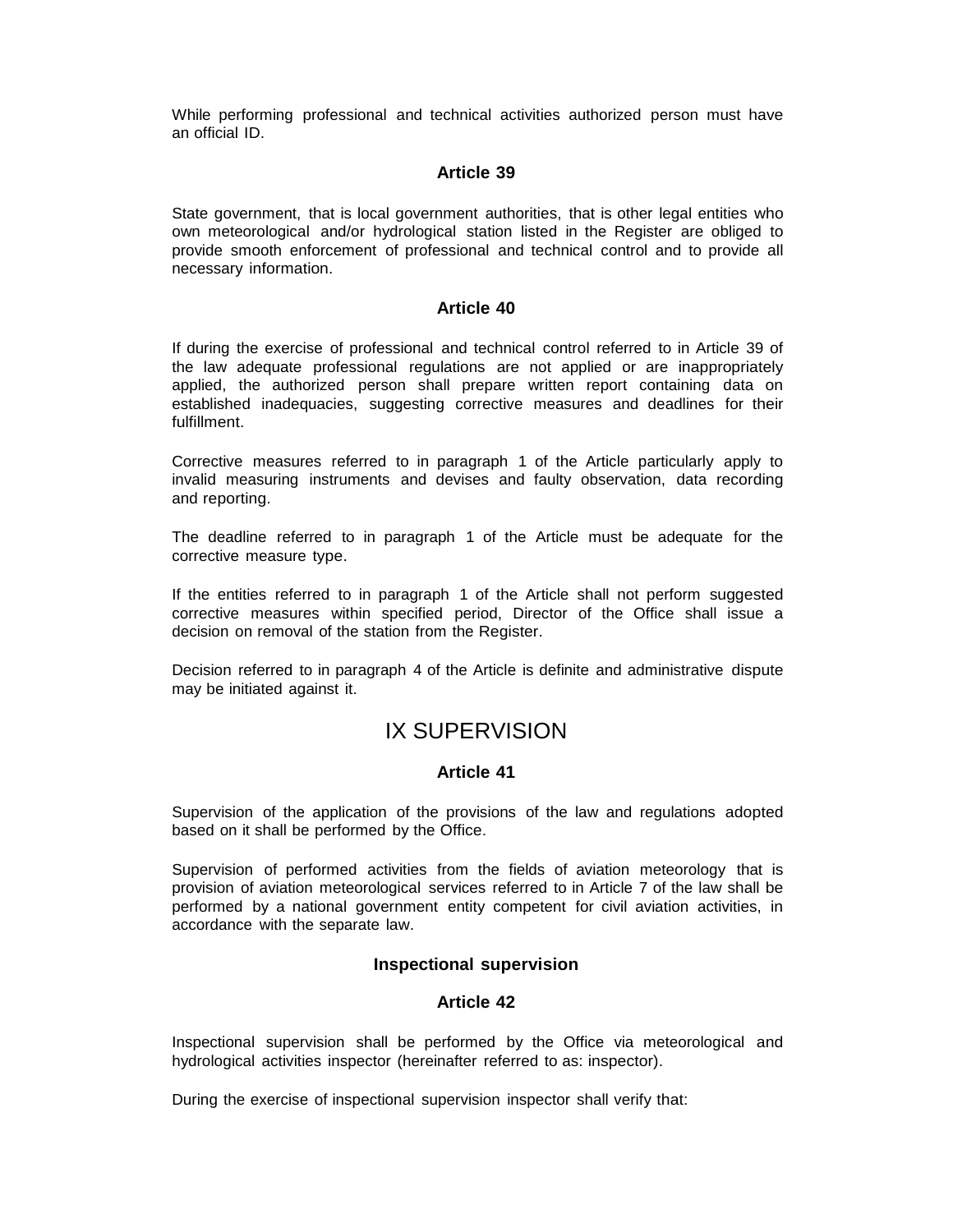1) legal entity that is entrepreneur performing other meteorological and hydrological activities shall fulfill appropriate conditions referred to in Article 12 of the law;

2) meteorological and hydrological activities referred to in Article 11 of the law shall be performed in accordance with the law and regulations adopted based on it;

3) legal entity and natural person that is entrepreneur shall perform economic or other activity, that is shall carry out works in the meteorological and hydrological protection zone in accordance with the approval of the Office referred to in Article 21, paragraph 6 of the law.

Supervision shall be performed in the facilities of the legal entity, that is entrepreneur or on meteorological and hydrological station location.

#### **Inspectors' powers**

#### **Article 43**

During the exercise of supervision, authorized by decision, inspector shall:

1) set the deadline for established inadequacy removal, if established that the entity referred to in Article 12, paragraph 1 of the law does not meet the requirements stipulated for performing other meteorological and hydrological activities;

2) order undertaking of measures for spotted irregularities removal, if determined that activities referred to in Article 11 of the law are not performed in accordance with the law and regulations adopted based on it;

3) order obstacles, emission devices, construction facilities, power lines or other facilities or devices removal that the person referred to in Article 21, paragraph 6 of the law has set or started setting in of meteorological and/or hydrological station protection zone of national network without approval of the Office;

4) take other measures stipulated by the law.

#### **The person exercising supervision**

# **Article 44**

Inspector activities can be performed by a professional in meteorology or hydrology with competed graduate academic studies-master, postgraduate academic studies, that is undergraduate studies lasting at least four years, passed state exam and professional work experience of minimum 5 years.

While performing professional and technical activities authorized person must have an official ID.

Director of the office shall stipulate official ID form and content.

# **Article 45**

A complaint about inspector's decision referred to in Article 43 of the law can be voiced within 15 days of receipt of the complaint.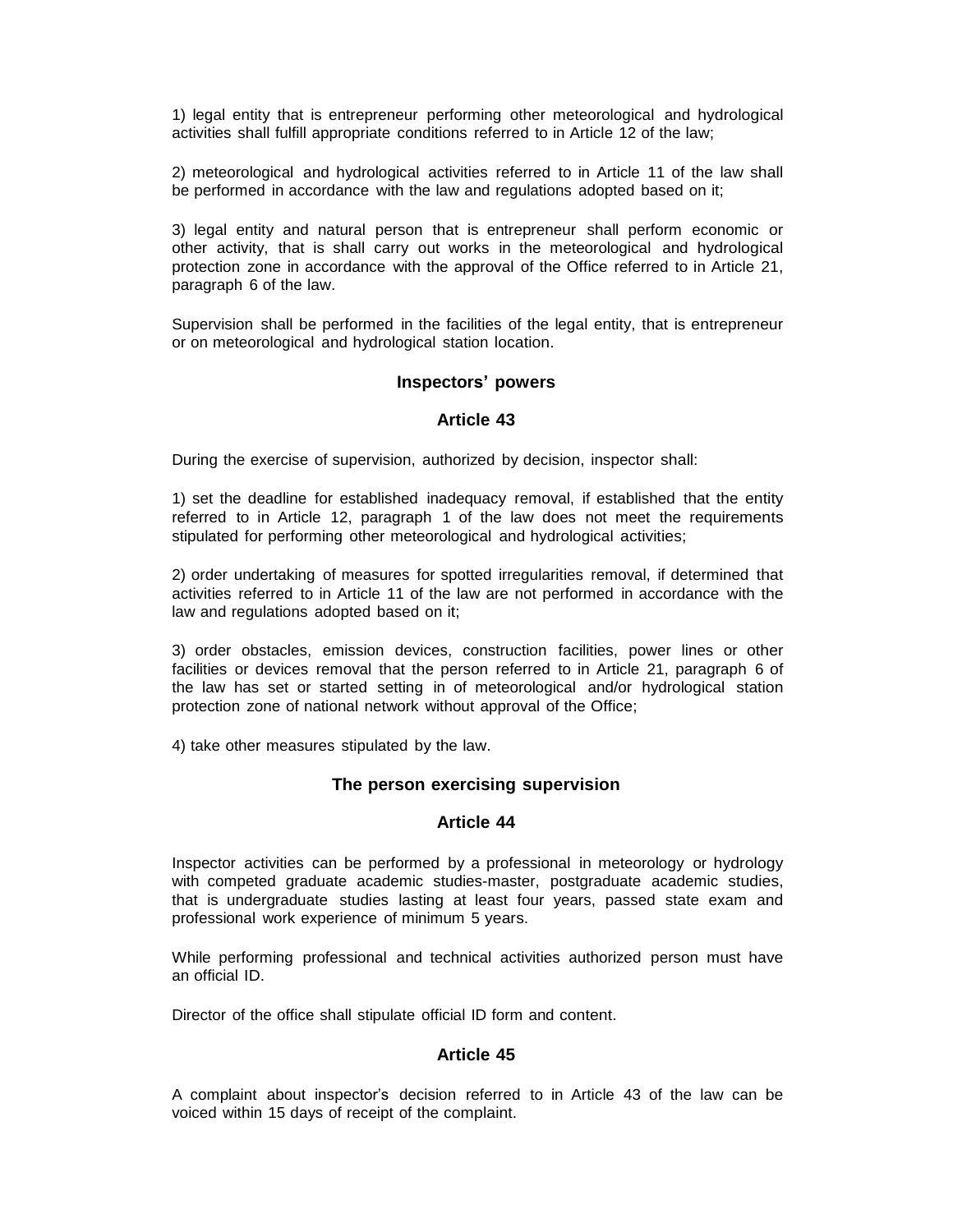The complaint about inspector's decision shall not postpone its realization.

Director of the Office shall bring decision on the complaint within 15 days of receipt of the complaint.

# X PENALTIES

# **Economic offence**

#### **Article 46**

A fine from 100,000 to 1,000.000 RSD shall be imposed on legal entity for economic offence if:

1) economic or other activity is performed, that is works in the protection zone of national network meteorological and hydrological stations without the approval of the Office (Article 21, paragraph 6);

2) computer and telecommunication system are accessed; without the approval of the Office (Article 35, paragraph 2).

For economic offense referred to in paragraph 2 of the Article, a responsible person within legal entity performing economic, that is other activity, that is the investor shall be fined from 10,000 to 70,000 RSD.

For activities referred to in paragraph 1, point 1 of the Article, apart from a fine, legal entity can be ordered to remove the obstacles, emission devices, construction facilities, power lines or other facilities or devices that were or started being set in the protection zone of meteorological and/or hydrological stations of national network.

# **Legal entity offence**

#### **Article 47**

A fine from 100,000 to 1,000.000 RSD shall be imposed on legal entity for the offence if:

1) other meteorological and hydrological activities referred to in Article 11 of the law are performed, while not registered for performing these activities (Article 12);

2) meteorological measuring and observations are not performed appropriately, as well as if meteorological measuring and airport meteorological station of national network observation data that is data on radar meteorological observation of meteorological radar center of the national network are not delivered to the Office appropriately (Article 18, paragraph 4).

3) during establishing and functioning of airport meteorological station of the national network the certification of meteorological instruments and devices is not provided appropriately (Article 20, paragraph 5);

4) additional networks of meteorological and/or hydrological stations listed in the Register are not established in the stipulated manner (Article 22, paragraph 2 and Article 23, paragraph 4);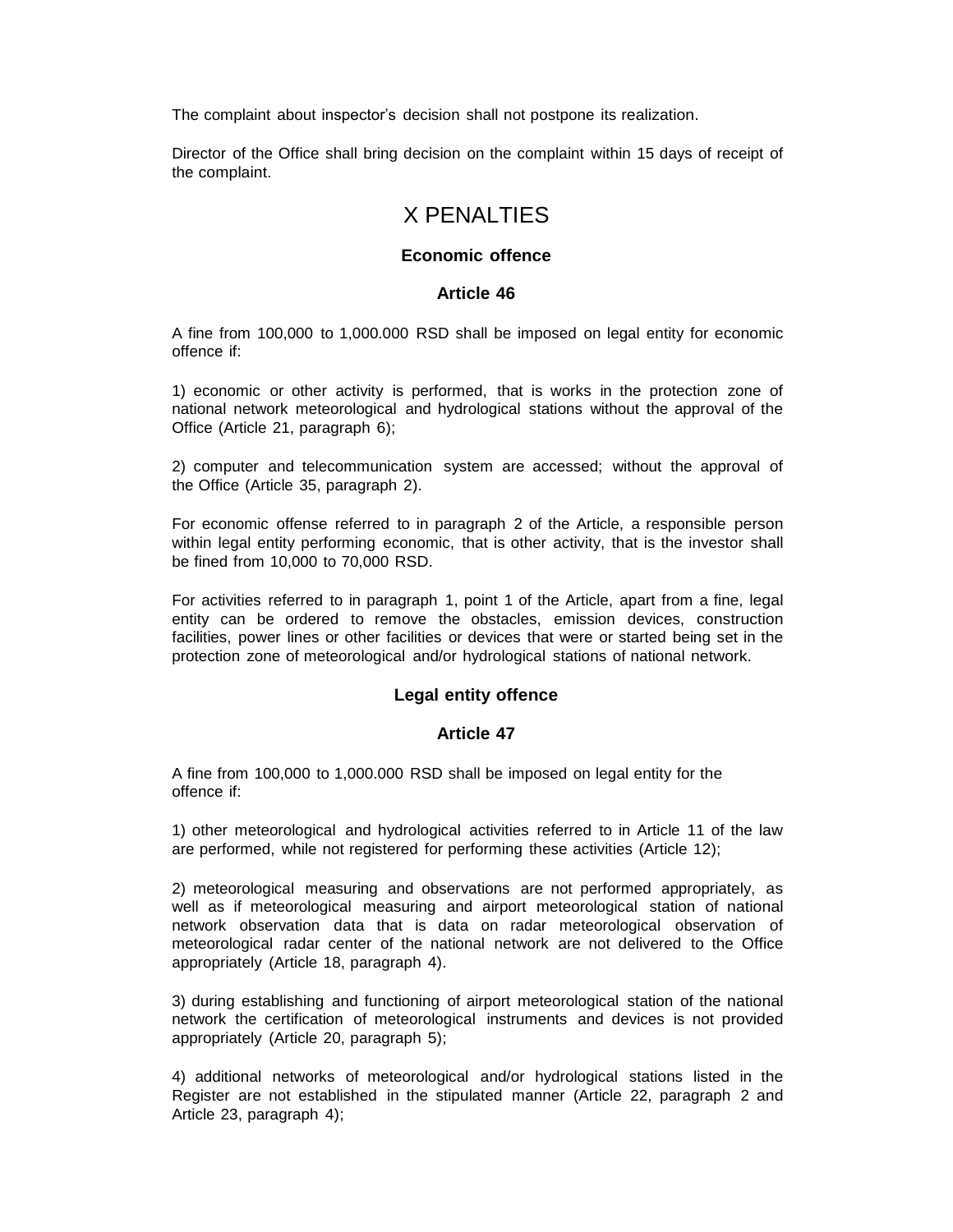5) meteorological and hydrological measuring and observations are not performed in a stipulated manner, as well as if enforcement of meteorological and hydrological instruments and equipment validity testing is not provided (Article 22, paragraph 4);

6) available data and information obtained in meteorological and/or hydrological stations additional network, in the zone and in the period before, during and immediately after the cessation of meteorological and hydrological natural disasters, catastrophes and nuclear accidents are not delivered to the Office in a stipulated manner (Article 24, paragraph 3);

7) data and information obtained from the fund on weather, climate, water condition and air and water quality are sold or conferred to the third party without the approval of the Office (Article 36, paragraph 1);

8) the authorized person is disabled to perform professional and technical control without being disturbed (paragraph 39).

For the offence referred to in paragraph 1 of the Article the authorized person in the state government that is legal entity shall also be fined with 5,000 to 50,000 RSD.

# **Offence of the entrepreneur**

#### **Article 48**

A fine from 10,000 to 200,000 RSD shall be imposed on the entrepreneur for the offence the activities referred to in Article 46, paragraph 1 and Article 47, paragraph 1, points 4, 5, 6 and 7 of the law is performed.

#### **Offence of the natural person**

#### **Article 49**

A fine from 5,000 to 500,000 shall be imposed on the natural person for the offence if the work in the meteorological and hydrological station of the national network protection zone is performed without the approval of the Office, contrary to the Article 21, paragraph 6 of the law, as well as if activities referred to in Article 47, point 7 of the law are performed.

#### **Offence of the responsible person**

#### **Article 50**

A fine from 5,000 to 50,000 RSD shall be imposed on the responsible person in the state government entity for the offence if activities referred to in Article 47, paragraph 1, points 2 and 3 of the law are performed.

A fine referred to in paragraph 1 of the Article shall be imposed on the authorized person in the body of the province, local government unit that is the owner of public authorities for the offence if activities referred to in Article 47, paragraph 1, points 1, 3, 5, 6, 7, and 8 of the law are performed.